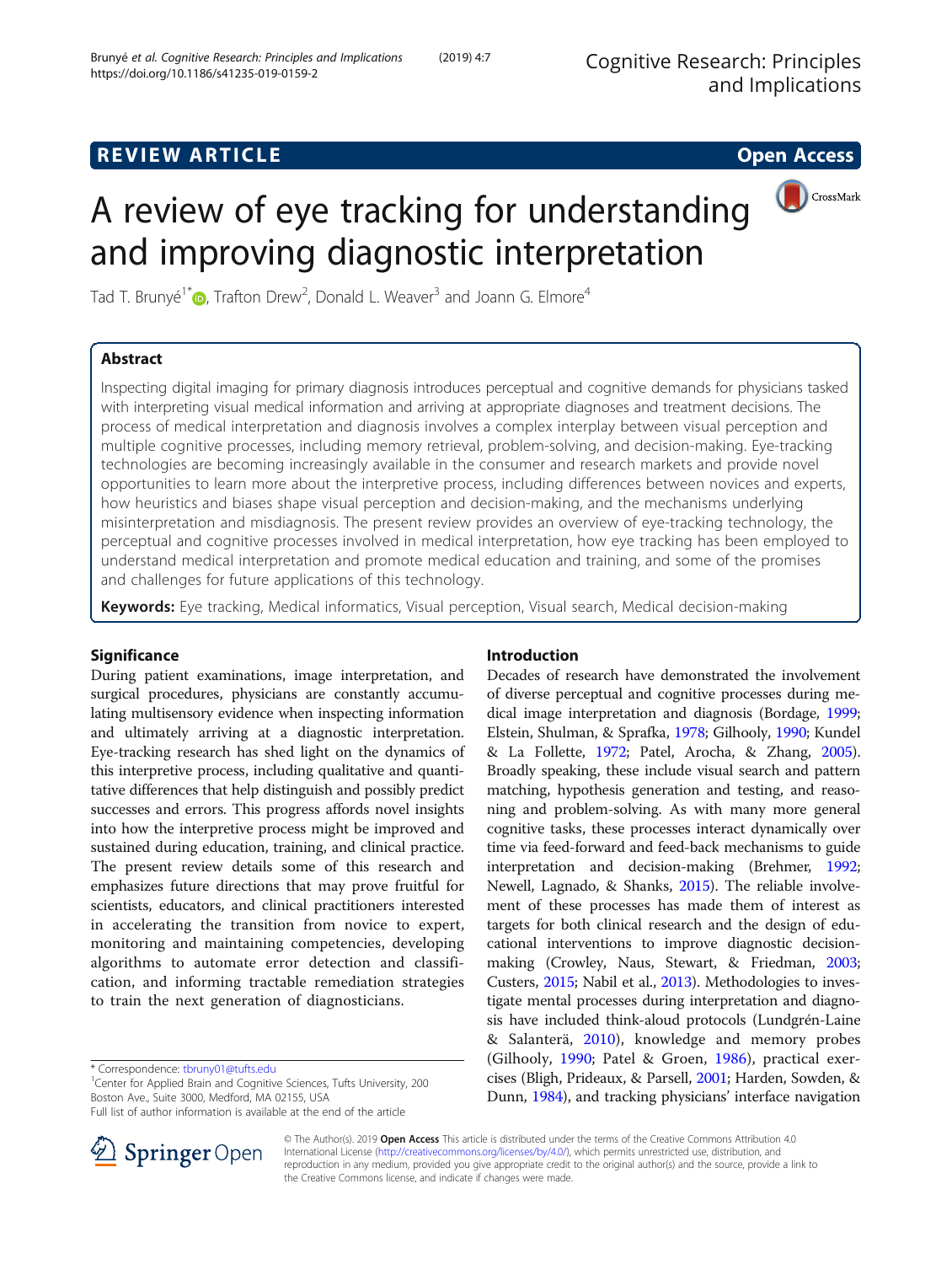behavior while they inspect visual images (e.g., radiographs, histology slides) (Mercan et al., [2016](#page-14-0); Mercan, Shapiro, Brunyé, Weaver, & Elmore, [2017\)](#page-14-0).

Medical researchers have increasingly turned to eye-tracking technology to provide more detailed qualitative and quantitative assessments of how and where the eyes move during interpretation, extending research from other high-stakes domains such as air-traffic control (Martin, Cegarra, & Averty, [2011](#page-14-0)) and airport luggage screening (McCarley & Carruth, [2004](#page-14-0); McCarley, Kramer, Wickens, Vidoni, & Boot, [2004](#page-14-0)). Studies in the medical domain have provided more nuanced understandings of visual interpretation and diagnostic decisionmaking in diverse medical specialties including radiology, pathology, pediatrics, surgery, and emergency medicine (Al-Moteri, Symmons, Plummer, & Cooper, [2017](#page-11-0); Blondon & Lovis, [2015](#page-12-0); van der Gijp et al., [2017\)](#page-15-0). Eye tracking has the potential to revolutionize clinical practice and medical education, with far-reaching implications for the development of automated competency assessments (Bond et al., [2014;](#page-12-0) Krupinski, Graham, & Weinstein, [2013](#page-13-0); Richstone et al., [2010](#page-15-0); Tien et al., [2014\)](#page-15-0), advanced clinical tutorials (e.g., watching an expert's eye movements over an image; (Khan et al., [2012;](#page-13-0) O'Meara et al., [2015](#page-14-0))), biologically inspired artificial intelligence to enhance computer-aided diagnosis (Buettner, [2013;](#page-12-0) Young & Stark, [1963\)](#page-15-0), and the automated detection and mitigation of emergent interpretive errors during the diagnostic process (Ratwani & Trafton, [2011;](#page-14-0) Tourassi, Mazurowski, Harrawood, & Krupinski, [2010;](#page-15-0) Voisin, Pinto, Morin-Ducote, Hudson, & Tourassi, [2013](#page-15-0)).

# Eye tracking: technologies and metrics

Modern eye tracking involves an array of infrared or near-infrared light sources and cameras that track the gaze behavior of one (monocular) or both (binocular) eyes (Holmqvist et al., [2011](#page-13-0)). In most modern systems, an array of non-visible light sources illuminate the eye and produce a corneal reflection (the first Purkinje image); the eye tracker monitors the relationship between this reflection and the center of the pupil to compute vectors that relate eye position to locations in the perceived world (Hansen & Ji, [2010\)](#page-13-0). As the eyes move, the computed point of regard in space also moves. Eye trackers are available in several hardware configurations, including systems with a chin rest for head stabilization, remote systems that can accommodate a limited extent of head movements, and newer mobile eye-wear based systems. Each of these form factors has relative advantages and disadvantages for spatial accuracy (i.e., tracking precision), tracking speed, mobility, portability, and cost (Funke et al., [2016](#page-12-0); Holmqvist, Nyström, & Mulvey, [2012](#page-13-0)). Figure 1 depicts a relatively mobile and contact-free eye-tracking system manufactured by SensoMotoric



Instruments (SMI; Berlin, Germany), the Remote Eye -tracking Device – mobile (REDm).

Eye trackers provide several measures of visual behavior that are relevant for understanding the interpretive process; these are categorically referred to as movement measures, position measures, numerosity measures, and latency measures (Holmqvist et al., [2011\)](#page-13-0). Before describing these, it is important to realize that the eye is constantly moving between points of fixation. Fixations are momentary pauses of eye gaze at a spatial location for a minimum amount of time (e.g.,  $> 99$  ms), and the movements between successive fixations are called saccades (Liversedge & Findlay, [2000](#page-14-0)). Movement measures quantify the patterns of eye movements through space during saccades, including the distance between successive saccades (degrees of saccade amplitude) and the speed of saccades (typically average or peak velocity). Position measures quantify the location of the gaze in Cartesian coordinate space, such as the coordinate space of a computer monitor, or a real-world scene captured through a forward-view camera. Numerosity measures quantify the frequency with which the eyes fixate and saccade while perceiving a scene, such as how many fixations and saccades have occurred during a given time, and how those counts might vary as a function of position (and the visual information available at different positions). Finally, latency measures allow for an assessment of the temporal dynamics of fixations and saccades, including first and subsequent fixation durations and saccade duration. Table [1](#page-2-0) provides an overview of commonly used eye-tracking measures, and current theoretical perspectives on their relationships to perceptual and cognitive processing.

# Eye tracking in medical interpretation

Some of the earliest research using eye tracking during medical image interpretation was done during x-ray film inspection (Kundel & Nodine, [1978](#page-13-0)). In this task, radiologists search chest x-ray films for evidence of lung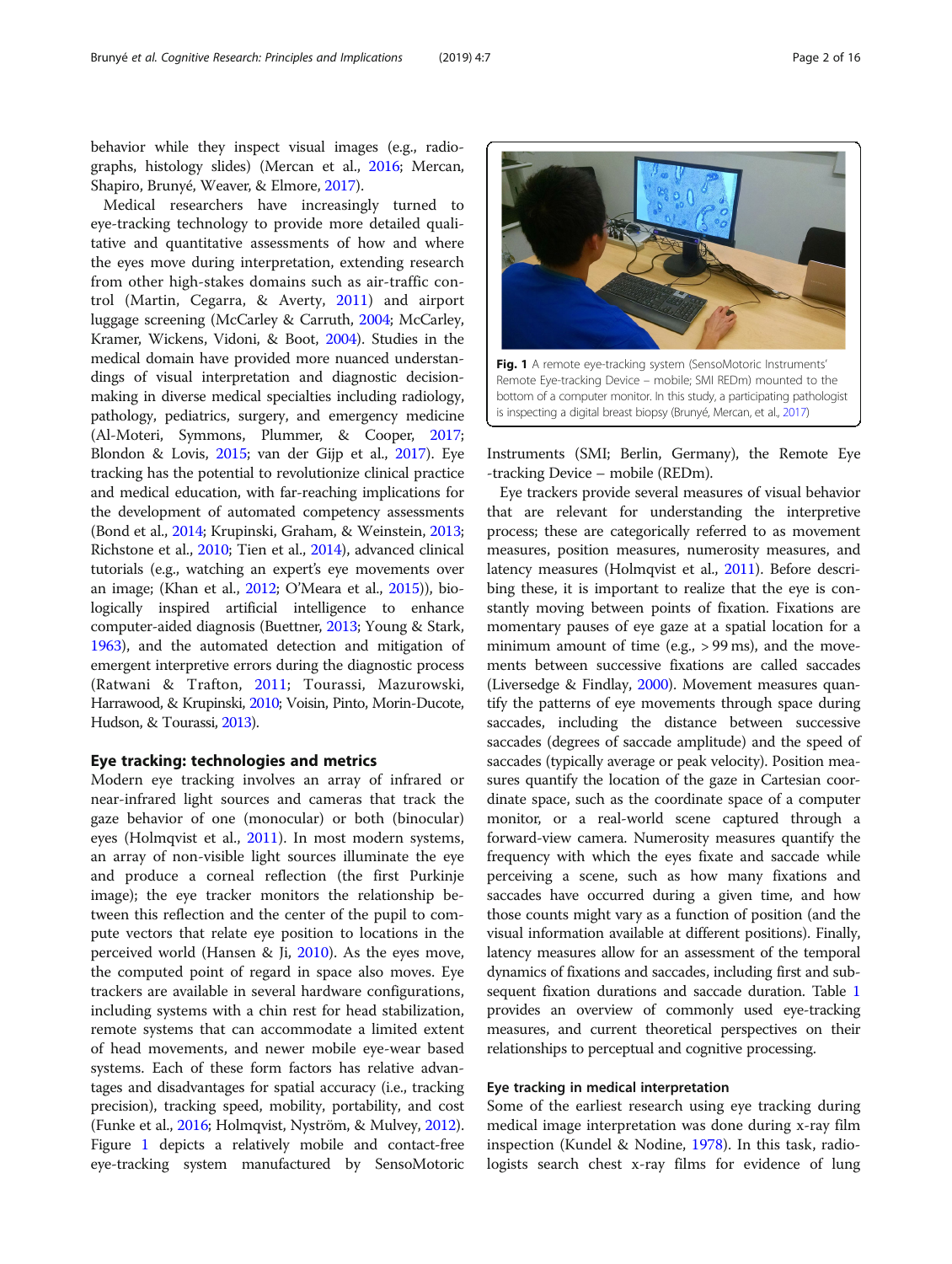| Measure                                         | Units                                    | Description                                                                                                                                                                                                                                                                                                                                                                   |
|-------------------------------------------------|------------------------------------------|-------------------------------------------------------------------------------------------------------------------------------------------------------------------------------------------------------------------------------------------------------------------------------------------------------------------------------------------------------------------------------|
| Fixation count                                  | Frequency<br>count                       | The number of times the eye fixates in a particular region of interest, related to at least: the<br>salience of the area, the informational value of the area, how much information is available in a single fixation,<br>or the processing difficulty of the information (Findlay & Gilchrist, 2008; Henderson & Hollingworth, 1998;<br>Henderson, Malcolm, & Schandl, 2009) |
| Regressive fixation<br>count                    | Frequency<br>count                       | Re-fixating a previously fixated region, to resolve ambiguity or other processing difficulties (Spivey &<br>Tanenhaus, 1998; Underwood & Radach, 1998)                                                                                                                                                                                                                        |
| Fixation duration                               | Milliseconds                             | How long the eye fixates on a region prior to a saccade, related to the difficulty in processing the information<br>in that region, the value of information available in that region, the time needed to plan the next saccade,<br>and the predicted value of information available following the next saccade (Findlay & Gilchrist, 2008;<br>Rayner, 1998; Sumner, 2011)    |
| Amplitude                                       | Degrees                                  | The magnitude of a saccade, influenced by how much information can be processed in the area of a single<br>fixation, and the distance to the next planned fixation target (Rayner, 1998)                                                                                                                                                                                      |
| Saccade peak velocity                           | Degrees/<br>second                       | The maximum speed achieved within a saccade, related to physiological arousal, mental workload, or the<br>predicted value of information available at the subsequent fixation (Di Stasi, Catena, Cañas, Macknik, &<br>Martinez-Conde, 2013; Montagnini & Chelazzi, 2005; Xu-Wilson et al., 2009)                                                                              |
| Blink rate or inter-blink Frequency<br>interval | count/time<br>$\alpha$ r<br>milliseconds | The number of eye blinks detected by an eye tracker's algorithms, inversely related to physiological arousal,<br>wakefulness, processing difficulty, motivation, and mental workload (Holmqvist et al., 2011; Siegle, Ichikawa, &<br>Steinhauer, 2008)                                                                                                                        |
| Blink amplitude and<br>blink duration           | Milliseconds                             | The extent and duration of an eye blink (temporary closure) event, inversely related to physiological arousal,<br>wakefulness, processing difficulty, motivation, and mental workload (Holmgvist et al., 2011; Ingre, Åkerstedt,<br>Peters, Anund, & Kecklund, 2006).                                                                                                         |
| Phasic pupil diameter                           | Millimeter<br>diameter                   | Rapid and dramatic pupil diameter changes related to processing task- and goal-relevant information, and<br>exploiting that information to perform a task (Beatty, 1982; Laeng, Sirois, & Gredeback, 2012)                                                                                                                                                                    |
| Tonic pupil diameter                            | Millimeter<br>diameter                   | Sustained pupil diameter changes that establish a new baseline diameter from which phasic responses<br>deviate, related to sustained cognitive processing, task difficulty, cognitive effort, arousal, and vigilance<br>(Laeng et al., 2012; Siegle et al., 2008).                                                                                                            |

<span id="page-2-0"></span>Table 1 A taxonomy relating commonly used eye-tracking metrics and their respective units to perceptual and cognitive processes of interest to researchers

nodules; Kundel and Nodine were interested in whether radiologists were making errors of visual search versus errors of recognition and/or decision-making. A search error would be evidenced by a failure to fixate on a nodule, and a recognition or decision error would occur when a fixation on a nodule is not followed by a successful identification and diagnosis. To further differentiate errors of recognition versus decision-making, Kundel and Nodine distinguished trials where the radiologist fixated within 2.8° of a nodule for greater than or less than 600 ms. If the fixation occurred for less than 600 ms this was considered a recognition error, and if greater than 600 ms it was considered a decision error. The former was considered a failure to disembed the nodule from the background noise (despite fixating on it), and the latter was considered a successful recognition of a nodule without appropriately mapping it to diagnostic criteria. Their results demonstrated that about 30% of all errors were due to a failed search. About 25% of errors were due to a recognition failure, and the remaining 45% of errors were due to decision failure. Thus, interpretive errors were primarily driven by failures of recognition and decision-making, rather than failures of search (Kundel & Nodine, [1978](#page-13-0)). In other words, radiologists would fixate upon and process the critical visual information in a scene but fail to successfully map that information to known schemas and/or candidate diagnoses. A follow-up study confirmed that fixations over 300 ms did not improve recognition, but did improve decision accuracy; furthermore, fixations within 2° of the nodule were associated with higher recognition accuracy (Carmody, Nodine, & Kundel, [1980](#page-12-0)). These early studies suggest that eye tracking can be a valuable tool for helping dissociate putative sources of error during medical image interpretation (i.e., search, recognition, and decision-making), given that high-resolution foveal vision appears to be critical for diagnostic interpretation.

Over the past four decades since this original research, eye tracking has been expanded to understanding diagnostic interpretation in several medical specializations, including radiology, breast pathology, general surgery, neurology, emergency medicine, anesthesiology, ophthalmology, and cardiology (Balslev et al., [2012](#page-11-0); Berbaum et al., [2001](#page-12-0); Brunyé et al., [2014](#page-12-0); Giovinco et al., [2015;](#page-13-0) Henneman et al., [2008;](#page-13-0) Jungk, Thull, Hoeft, & Rau, [2000;](#page-13-0) Krupinski et al., [2006](#page-13-0); Kundel, Nodine, Krupinski, & Mello-Thoms, [2008;](#page-13-0) Matsumoto et al., [2011](#page-14-0); O'Neill et al., [2011;](#page-14-0) Sibbald, de Bruin, Yu, & van Merrienboer, [2015](#page-15-0); Wood, Batt, Appelboam, Harris, & Wilson, [2014\)](#page-15-0). In general, these eye-tracking studies have found evidence of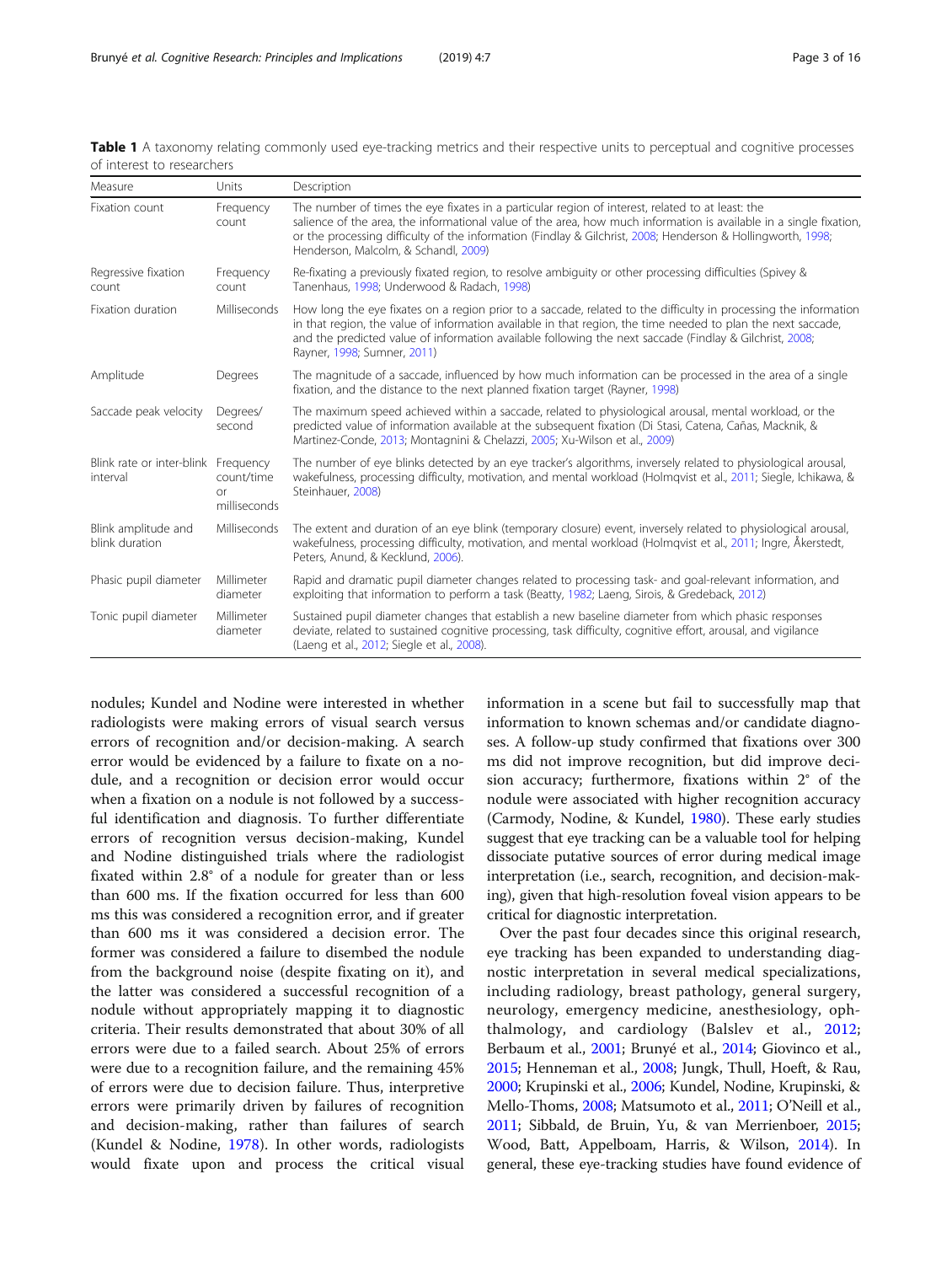reliable distinctions between three types of error-making in diagnostic interpretation: search errors, recognition errors, and decision errors. Each of these error types carries implications for diagnostic accuracy and, ultimately, patient quality of life and well-being. We review each of these in turn, below.

A search error occurs when the eyes fail to fixate a critical region of a visual scene, rendering a feature undetected; these have also been labeled as scanning errors because the critical feature was not in the scan path (Cain, Adamo, & Mitroff, [2013\)](#page-12-0). For example, a radiologist failing to fixate a lung nodule (Manning, Ethell, Donovan, & Crawford, [2006\)](#page-14-0), a pathologist failing to fixate large nucleoli in pleomorphic cells (Brunyé, Mercan, Weaver, & Elmore, [2017\)](#page-12-0), or a neuro-radiologist failing to fixate a cerebral infarction (Matsumoto et al., [2011\)](#page-14-0). Theoretically, if the diagnostician has not fixated a diagnostically relevant region of a medical image then successful search has not occurred, and without it, recognition and decision-making are not possible.

Several perceptual and cognitive mechanisms have been proposed to account for why search errors occur, including low target prevalence, satisfaction of search, distraction, and resource depletion. Low target prevalence refers to a situation when a diagnostic feature is especially rare. For example, a malignant tumor appearing in a screening mammography examination has a very low prevalence rate at or below 1% of all cases reviewed (Gur et al., [2004\)](#page-13-0). Low prevalence is associated with higher rates of search failure; previous research has shown that when target prevalence was decreased from 50 to 1%, detection rates fell from approximately 93 to 70%, respectively (Wolfe, Horowitz, & Kenner, [2005\)](#page-15-0). Although much of the research on the low prevalence effect has focused on basic findings with naïve subjects, research has also shown that low prevalence also influences diagnostic accuracy in a medical setting (Egglin & Feinstein, [1996](#page-12-0); Evans, Birdwell, & Wolfe, [2013](#page-12-0)). Most notably, Evans and colleagues compared performance under typical laboratory conditions, where target prevalence is high (50% of cases), and when the same cases were inserted into regular workflow, where target prevalence is low  $($  < 1% of cases) they found that false-negative rates were substantially elevated at low target prevalence (Evans et al., [2013](#page-12-0)). As a diagnostician searches a medical image, they must make a decision of when to terminate a search (Chun & Wolfe, [1996](#page-12-0); Hong, [2005](#page-13-0)). In the case of low target prevalence, search termination is more likely to occur prior to detecting a target (Wolfe & Van Wert, [2010](#page-15-0)).

How exactly a search termination decision emerges during a diagnostician's visual search process is unknown,

though it is likely that there are multiple smaller decisions occurring during the search process: as the diagnostician detects individual targets in the medical image, they must decide whether it is the most diagnostically valuable target (and thus terminate search), or whether they believe there is a rare but more valuable target that might be found with continued search (Rich et al., [2008\)](#page-15-0). The risk is that after finding a single target a diagnostician may terminate search prematurely and fail to detect a target with higher value for a correct diagnosis. This phenomenon was originally coined satisfaction of search, when radiologists would become satisfied with their interpretation of a medical image after identifying one lesion, at the expense of identifying a second more important lesion (Berbaum et al., [1990](#page-12-0); Smith, [1967](#page-15-0)). These sorts of errors may be a consequence of Bayesian reasoning based on prior experience: the diagnostician may not deem additional search time justifiable for a target that is exceedingly unlikely to be found (Cain, Vul, Clark, & Mitroff, [2012](#page-12-0)). More recently, Berbaum and colleagues demonstrated that satisfaction of search alone may not adequately describe the search process (Berbaum et al., [2015](#page-12-0); Krupinski, Berbaum, Schartz, Caldwell, & Madsen, [2017](#page-13-0)). Specifically, detecting a lung nodule on a radiograph did not adversely affect the subsequent detection of additional lung nodules; however, it did alter observers' willingness to report the detected nodules. The authors suggest that detecting a target during search may not induce search termination, but rather change response thresholds during a multiple-target search.

Once a diagnostician finds one target, there is no guarantee that it is the critical feature that will assist in rendering an appropriate diagnosis. It is often the case that critical features are passed over because they are not only low prevalence but also low salience; in other words, they might not stand out visually (in terms of their brightness, contrast, or geometry (Itti & Koch, [2000\)](#page-13-0)) relative to background noise. Research with neurologists and pathologists has demonstrated that novice diagnosticians, such as medical residents, tend to detect features with high visual salience sooner and more often than experienced diagnosticians; this focus on highly salient visual features can be at the cost of neglecting the detection of critical features with relatively low visual salience (Brunyé et al., [2014](#page-12-0); Matsumoto et al., [2011\)](#page-14-0). In one study, not only did novice pathologists tend to fixate more on visually salient but diagnostically irrelevant regions, they also tended to re-visit those regions nearly three times as often as expert pathologists (Brunyé et al., [2014\)](#page-12-0). As diagnosticians gain experience with a diverse range of medical images, features, and diagnoses, they develop more refined search strategies and richer knowledge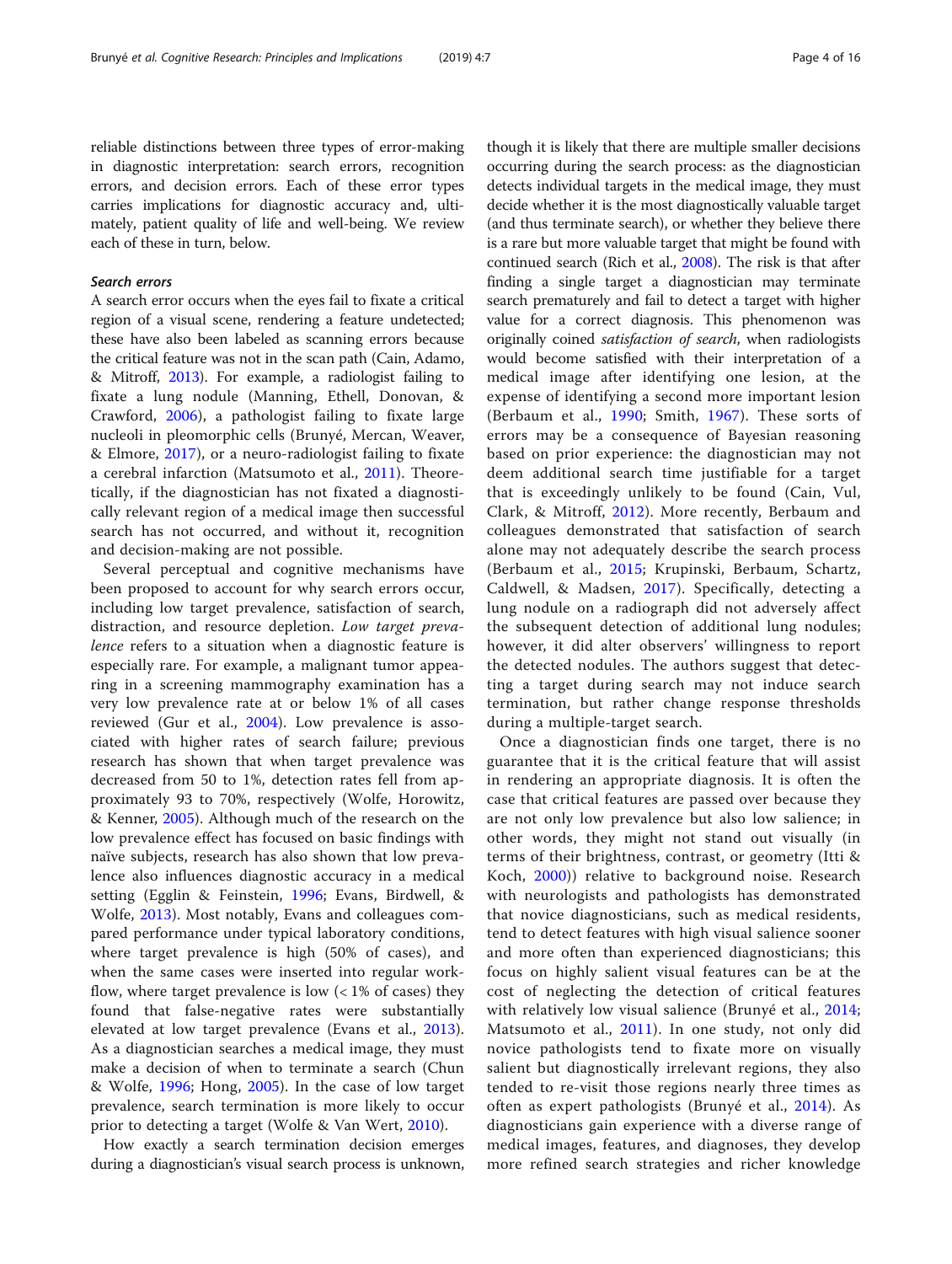that accurately guide visual attention toward diagnostically relevant image regions and away from irrelevant regions, as early as the initial holistic inspection of an image (Kundel et al., [2008](#page-13-0)). As described in Kundel and colleagues' model, expert diagnosticians are likely to detect cancer on a mammogram before any visual scanning (search) takes place, referred to a an initial holistic, gestalt-like perception of a medical image (Kundel et al., [2008\)](#page-13-0). This discovery led these authors to reconceptualize the expert diagnostic process as involving an initial recognition of a feature, followed by a search and diagnosis (Kundel & Nodine, [2010](#page-13-0)); this is in contrast to traditional conceptualizations suggesting that search always preceded recognition (Kundel & Nodine, [1978\)](#page-13-0). Unlike experts, during the initial viewing of a medical image novices are more likely to be distracted by highly salient image features that are not necessary for diagnostic interpretation. The extent to which a medical image contains visually salient features that are irrelevant for accurate interpretation may make it more likely a novice pathologist or neurologist will be distracted by those features and possibly fail to detect critical but lower-salience image features. This might be especially the case when high-contrast histology stains or imaging techniques render diagnostically irrelevant (e.g., scar tissue) regions highly salient. Eye tracking is a critical tool for recognizing and quantifying attention toward distracting image regions and has been instrumental in identifying this source of search failure among relatively novice diagnosticians.

In a recent taxonomy of visual search errors, Cain and colleagues demonstrated that working memory resources are an important source of errors (Cain et al., [2013](#page-12-0)). Specifically, when an observer is searching for multiple features (targets), if they identify one feature they may maintain that feature in working memory while searching for another feature. This active maintenance of previously detected features may deplete working memory resources that could otherwise be used to search for lower-salience and prevalence targets. This is evidenced by high numbers of re-fixations in previously detected regions, suggesting an active "refreshing" of the contents of working memory to help maintain item memory (Cain & Mitroff, [2013\)](#page-12-0). This proposal has not been examined with diagnosticians inspecting medical images, though it suggests that physicians with higher working memory capacity may show higher performance when searching for multiple features, offering an interesting avenue for future research. Together, resource depletion, low target prevalence, satisfaction of search, and distraction may account for search errors occurring across a range of disciplines involving medical image interpretation.

Eye tracking has been instrumental in demonstrating that fewer than half of interpretive errors are attributed to failed search, suggesting that most interpretive errors arise during recognition and decisionmaking (Al-Moteri et al., [2017;](#page-11-0) Carmody et al., [1980](#page-12-0); Nodine & Kundel, [1987;](#page-14-0) Samuel, Kundel, Nodine, & Toto, [1995\)](#page-15-0). Recognition errors occur when the eyes fixate a feature, but the feature is not recognized correctly or not recognized as relevant or valuable for the search task. Recognition is an example of attentional mechanisms working together to dynamically guide attention toward features that may be of diagnostic relevance and mapping them to stored knowledge. One way of parsing eye movements into successful versus failed recognition of diagnostically relevant features is to assess fixation durations on critical image regions (Kundel & Nodine, [1978;](#page-13-0) Mello-Thoms et al., [2005](#page-14-0)). In this method, individual fixation durations are parsed into two categories using a quantitative threshold. For example, Kundel and Nodine used a 600-ms threshold, and Mello-Thoms and colleagues used a 1000-ms threshold; fixation durations shorter than the threshold indicated failed recognition, whereas durations lengthier than the threshold indicated successful recognition (Kundel & Nodine, [1978](#page-13-0); Mello-Thoms et al., [2005\)](#page-14-0). Thus, if a feature (e.g., a lung nodule) was fixated there was successful search, and if it was fixated for longer than the threshold there was successful recognition. Under the assumption that increased fixation durations indicate successful recognition, if a participant fixates on a particular region for longer than a given threshold then any subsequent diagnostic error must be due to failed decision-making.

Using fixation durations to identify successful recognition is an imperfect approach; it is important to note that lengthier fixation durations are also associated with difficulty disambiguating potential interpretations of a feature (Brunyé & Gardony, [2017\)](#page-12-0). In other words, while previous research assumes that lengthy fixation durations indicate successful recognition, they can also indicate the perceptual uncertainty preceding incorrect recognition. This is because a strategic shift of attention toward a particular feature is evident in oculomotor processes, for instance with longer fixations, regardless of whether recognition has proceeded accurately (Heekeren, Marrett, & Ungerleider, [2008\)](#page-13-0). Thus, one can only be truly certain that successful recognition has occurred (i.e., mapping a perceived feature to an accurate knowledge structure) if converging evidence is gathered during the interpretive process.

Consistent with this line of thinking, Manning and colleagues found that false-positives when examining chest radiographs were typically associated with longer cumulative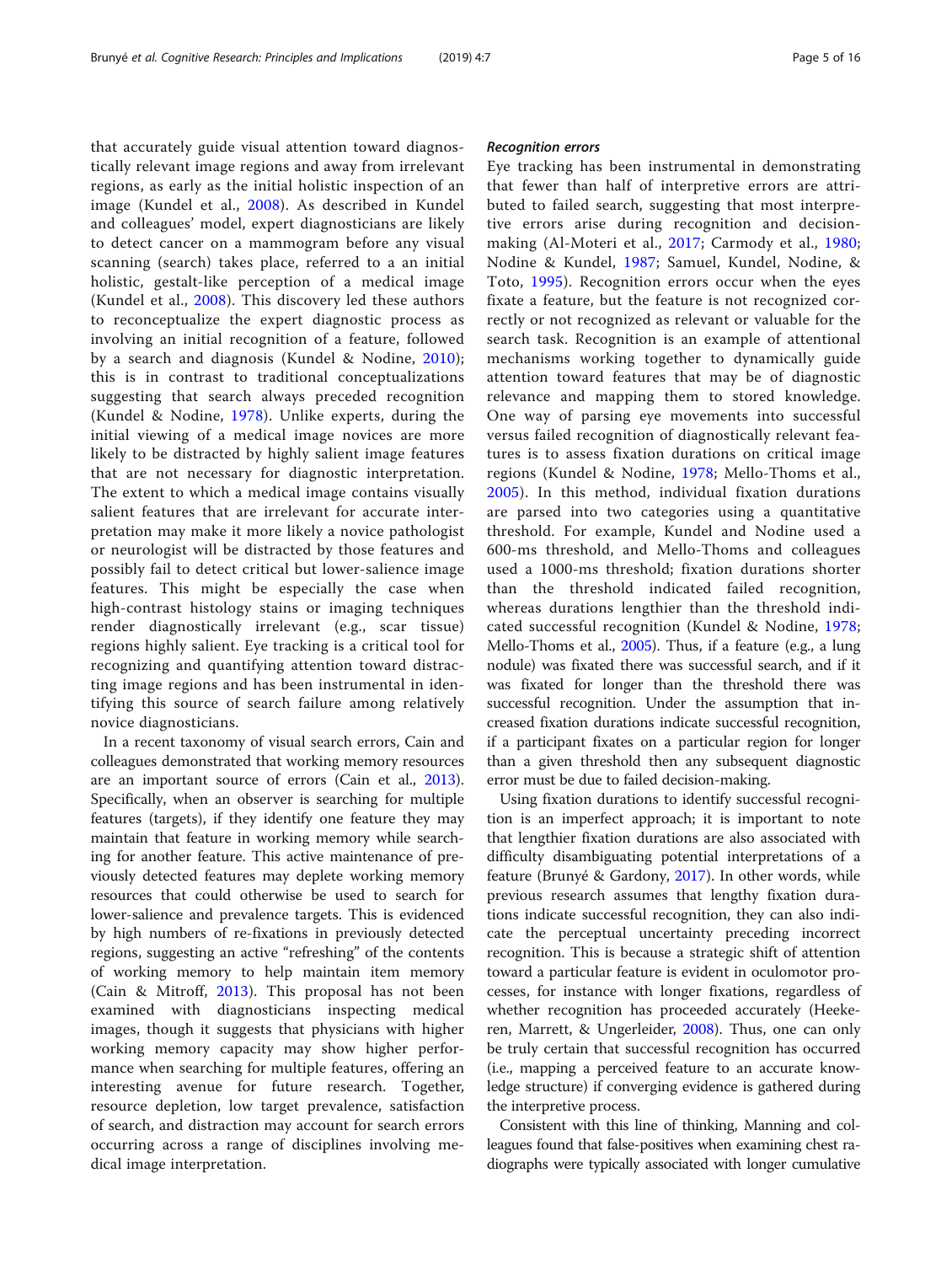dwell time than true-positives (Manning et al., [2006](#page-14-0)). Other methods such as think-aloud protocols and feature annotation may prove especially valuable to complement eye tracking in these situations: when a diagnostician recognizes a feature, they either say it aloud (e.g., "I see cell proliferation") or annotate the feature with a text input (Pinnock, Young, Spence, & Henning, [2015](#page-14-0)). These explicit feature recognitions can then be assessed for their accuracy and predictive value toward accurate diagnosis.

In addition to measuring the ballistic movements of the eyes, eye trackers also provide continuous recordings of pupil diameter. Pupil diameter can be valuable for interpreting cognitive states and can be used to elucidate mental processes occurring during medical image interpretation. Pupil diameter is constantly changing as a function of both contextual lighting conditions and internal cognitive states. Alterations of pupil diameter reflecting cognitive state changes are thought to reflect modulation of the locus coeruleus-norepinephrine (LC-NE) system, which indexes shifts from exploration to exploitation states (Aston-Jones & Cohen, [2005](#page-11-0); Gilzenrat, Nieuwenhuis, Jepma, & Cohen, [2010\)](#page-13-0). Specifically, when the brain interprets a bottom-up signal (e.g., a salient region that attracts an initial fixation) as highly relevant to a task goal, it will send a top-down signal to selectively orient attention to that region. When that occurs, there is a transient increase in pupil diameter that is thought to reflect a shift from exploring the scene (i.e., searching) to exploiting perceived information that is relevant to the task (Privitera, Renninger, Carney, Klein, & Aguilar, [2010](#page-14-0); Usher, Cohen, Servan-Schrieber, Rajkowski, & Aston-Jones, [1999](#page-15-0)). Recent research has demonstrated that during fixation on a scene feature, the time-course of pupil diameter changes can reveal information about an observer's confidence in their recognition of the feature (Brunyé & Gardony, [2017](#page-12-0)). Specifically, features that are highly difficult to resolve and recognize cause a rapid pupil dilation response within a second of fixation on the feature. This opens an exciting avenue for using converging evidence, perhaps from fixation duration, pupil diameter, and think-aloud protocols, to more effectively disentangle the instances when lengthy fixations on image features are associated with successful or unsuccessful recognition. In the future, algorithms that can automatically detect instances of successful or failed recognition during fixation may prove particularly valuable for enabling computer-based feedback for trainees.

As observers gather information about a scene, including searching and recognizing features as relevant to task goals, they begin to formulate hypotheses regarding candidate diagnoses. In some cases, a hypothesis may exist prior to visual inspection of an image (Ledley & Lusted, [1959\)](#page-14-0). The main function of examining a visual image and recognizing features is to develop and test diagnostic hypotheses (Sox, Blatt, Higgins, & Marton, [1988](#page-15-0)). Developing and testing hypotheses is a cyclical process that involves identifying features that allow the observer to select a set of candidate hypotheses, gathering data to test each hypothesis, and confirming or disconfirming a hypothesis. If the clinician has confirmed a hypothesis, the search may terminate; search may continue if the clinician identifies potential support for multiple hypotheses (e.g., diagnoses with overlapping features) and must continue in the service of differential diagnosis. If the clinician has disconfirmed one of several hypotheses but has not confirmed a single hypothesis, the cyclical process continues; the process also continues under conditions of uncertainty when no given hypotheses have been ruled in or out (Kassirer, Kopelman, & Wong, [1991\)](#page-13-0). It is also important to keep in mind that several diagnoses fall on a spectrum with categorical delineations, with the goal of identifying the highest diagnostic category present in a given image. For instance, a breast pathologist examining histological features may categorize a case as benign, atypia, ductal (DCIS) or lobular carcinoma in situ, or invasive carcinoma (Lester & Hicks, [2016](#page-14-0)). Given that the most advanced diagnosis is the most important for prognosis and treatment, even if a less advanced hypothesis is supported (e.g., atypia), the pathologist will also spend time ruling out the more advanced diagnoses (e.g., carcinoma in situ, invasive). This may be especially the case when diagnostic features can only be perceived at high-power magnification levels, rendering the remainder of the image immediately imperceptible and making it necessary to zoom out to consider other regions.

In an ideal scenario, critical diagnostic features are detected during search and recognized, which leads the clinician to successfully develop and test hypotheses and produce an accurate diagnosis. In the real world, errors emerge at every step of that process. While decision-related errors may not be readily detected in existing eye-tracking metrics, some recent research suggests that relatively disorganized movements of the eyes over a visual image may indicate higher workload, decision uncertainty, and a higher likelihood of errors (Brunyé, Haga, Houck, & Taylor, [2017;](#page-12-0) Fabio et al., [2015](#page-12-0)). Specifically, tracking the entropy of eye movements can indicate relatively disordered search processes that do not follow a systematic pattern. In this case, entropy is conceptualized as the degree of energy dispersal of eye fixations across the screen in a relatively random pattern. Higher fixation entropy might indicate relative uncertainty in the diagnostic decision-making process.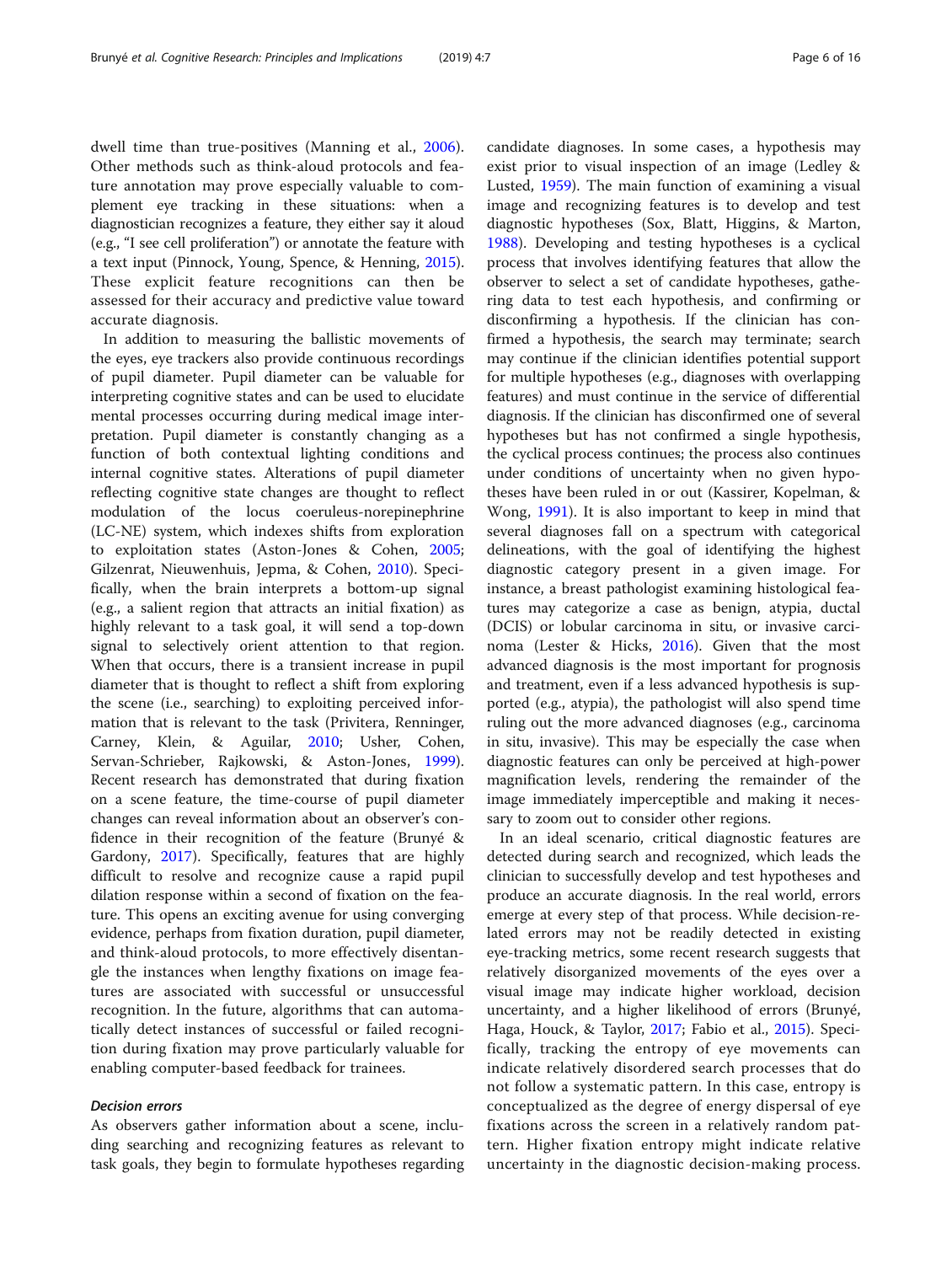Furthermore, tonic pupil diameter increases can indicate a higher mental workload involved in a decisionmaking task (Mandrick, Peysakhovich, Rémy, Lepron, & Causse, [2016](#page-14-0)). No studies have examined the entropy of eye movements during medical image interpretation, and to our knowledge only one has examined pupil diameter (Mello-Thoms et al., [2005](#page-14-0)), revealing an exciting avenue for continuing research. Specifically, continuing research may find value in combining fixation entropy and pupil diameter to identify scenarios in which successful lesion detection and recognition has occurred, but the clinician is having difficulty arriving at an appropriate decision.

# Implications for medical education

Eye tracking may provide innovative opportunities for medical education, training, and competency assessment (Ashraf et al., [2018](#page-11-0)). Most existing research in this regard leverages the well-established finding that experts move their eyes differently from novices (Brunyé et al., [2014](#page-12-0); Gegenfurtner, Lehtinen, & Säljö, [2011](#page-12-0); Krupinski, [2005](#page-13-0); Krupinski et al., [2006](#page-13-0); Kundel et al., [2008](#page-13-0); Lesgold et al., [1988](#page-14-0)). Thus, the premise is that educators can use eye tracking to demonstrate, train, and assess gaze patterns during medical education, possibly accelerating the transition from novice to expert.

Competency-based medical education (CBME) is intended to produce health professionals who consistently demonstrate expertise in both practice and certification (Aggarwal & Darzi, [2006](#page-11-0)). Though the concept of CBME has been around for several decades, formal frameworks for competency training and assessment have been more recently developed by CanMEDS, the Outcome Project of the US Accreditation Council for Graduate Medical Education (ACGME), and the Scottish Doctor (Frank & Danoff, [2007;](#page-12-0) Nasca, Philibert, Brigham, & Flynn, [2012](#page-14-0); Simpson et al., [2002](#page-15-0); Swing, [2007](#page-15-0)). In each of these cases, methods were evaluated and implemented for integrating CBME, including new standards for curriculum, teaching, and assessment. Many programs, however, have struggled to create meaningful, relevant, and repeatable outcome-based assessments for use in graduate medical education, residency, and fellowships (Holmboe, Edgar, & Hamstra, [2016\)](#page-13-0).

# Eye tracking in medical education

As students develop proficiency in interpreting visual images, they demonstrate refined eye movements that move more quickly and consistently toward diagnostic regions of interest (Richstone et al., [2010](#page-15-0)). In other words, their eye movements increasingly resemble those of experts as they progress through training. One possible method for facilitating this progression is by showing students video-based playbacks of expert eye movements, a method called eye-movement modeling examples (EMMEs (Jarodzka et al., [2012](#page-13-0))). Eye-movement modeling examples typically involve not only showing a video of expert eye movements, but also the expert's audio narrative of the interpretive process (Jarodzka, Van Gog, Dorr, Scheiter, & Gerjets, [2013;](#page-13-0) van Gog, Jarodzka, Scheiter, Gerjets, & Paas, [2009](#page-15-0)). The idea that EMMEs can assist education leverages a finding from cognitive neuroscience demonstrating that observing another's actions causes the brain to simulate making that same action (i.e., the brain's "mirror system"), and helps students integrate the new action into their own repertoire (Calvo-Merino, Glaser, Grèzes, Passingham, & Haggard, [2005;](#page-12-0) Calvo-Merino, Grèzes, Glaser, Passingham, & Haggard, [2006](#page-12-0)). EMMEs also ground a student's education in concrete examples, provide students with unique expert insights that might otherwise be inaccessible, and help students learn explicit strategies for processing the visual image (Jarodzka et al., [2012\)](#page-13-0).

Outside of the medical domain, EMMEs have been demonstrated to help novice aircraft inspectors detect more faults during search (Sadasivan, Greenstein, Gramopadhye, & Duchowski, [2005](#page-15-0)), circuitry board inspectors detect more faults during search (Nalanagula, Greenstein, & Gramopadhye, [2006](#page-14-0)), programmers debug software faster (Stein & Brennan, [2004](#page-15-0)), students become better readers (Mason, Pluchino, & Tornatora, [2015](#page-14-0)), and novices solve puzzles faster (Velichkovsky, [1995](#page-15-0)). In medical domains involving visual image inspection, the viewed action is the sequence of an expert clinician's fixations and saccades over the medical image, along with their verbal narration. Few studies have examined the impact of EMMEs in medical learning; note that we differentiate education from training in this context, with education involving the passive viewing of expert eye movements outside of an immediate training context (i.e., not during active practice). In the first study of this kind, novice radiographers viewed either novice or expert eye movements prior to making a diagnostic interpretation of a chest x-ray (Litchfield, Ball, Donovan, Manning, & Crawford, [2010\)](#page-14-0). Viewing expert or novice eye movements improved a novice's ability to locate pulmonary nodules relative to a free search, as long as the depicted eye movements showed a successful nodule search. This result suggests that novices can indeed leverage another's eye movements to more effectively guide their own search behavior. More recently, medical students were shown case videos of infant epilepsy, in one of three conditions (Jarodzka et al., [2012](#page-13-0)). In the control condition, there was expert narration during video playback. Two experimental conditions displayed the narrated video with overlaid expert eye movements; in one condition, the eye movements were indicated by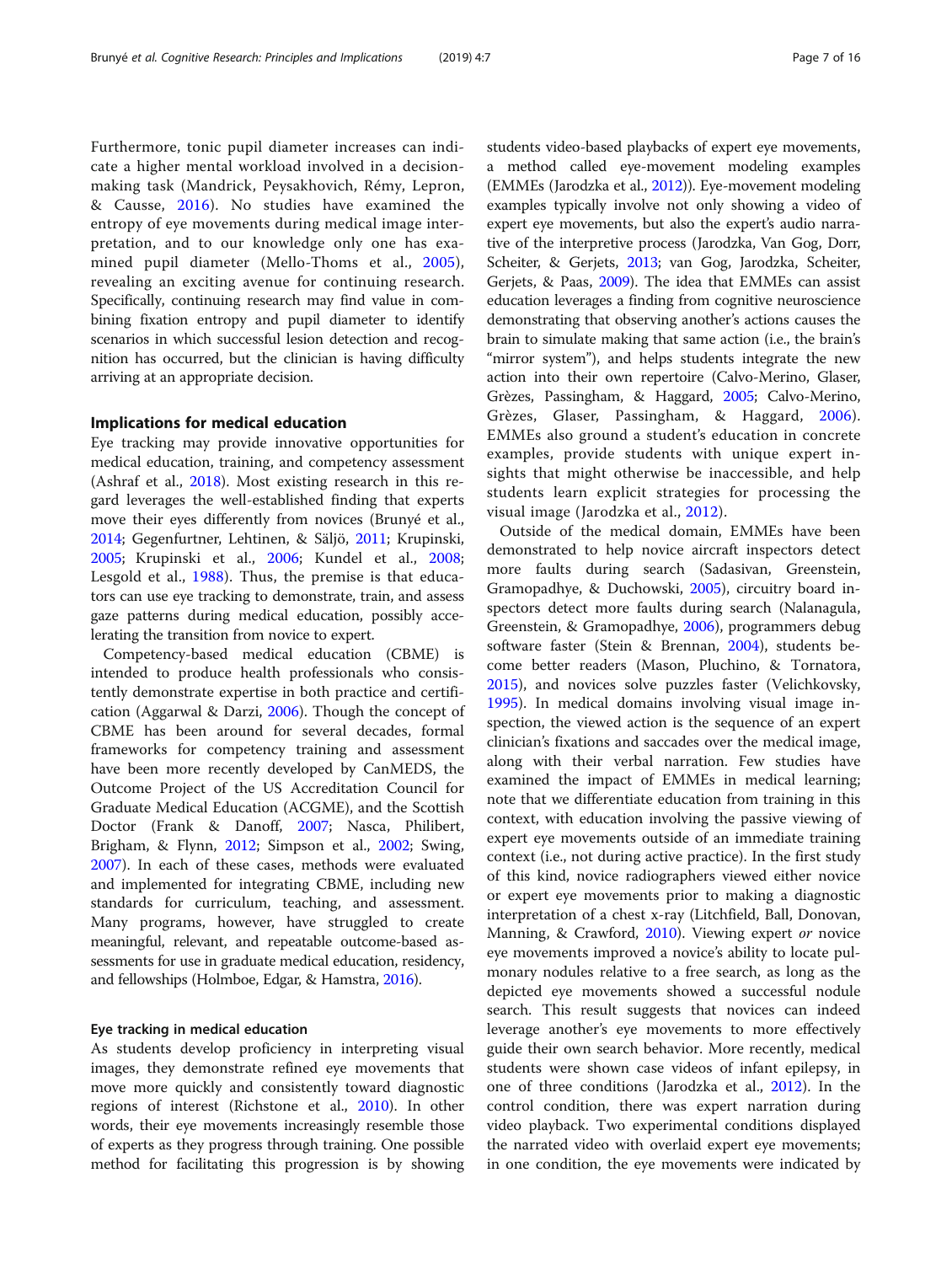a small circle, and in the other condition, there was a "spotlight" around the circle that blurred image regions that were outside of the expert's focus. Results demonstrated increased diagnostic performance of students after viewing the spotlight condition, suggesting that this specific condition was most effective at conveying expert visual search patterns. Thus, some research suggests that passively viewing an expert's eye gaze can be advantageous to medical education.

While previewing an expert's eye movements can facilitate interpretive performance on the same or very similar cases, it is unclear whether EMMEs are supporting strategy development that will transfer to dissimilar cases. Transfer describes the ability to apply knowledge, skills and abilities to novel contexts and tasks that have not been previously experienced (Bransford, Brown, & Cocking, [2000\)](#page-12-0). Transfer can be relatively near-transfer versus far-transfer (Barnett & Ceci, [2002](#page-11-0)), and is considered a critical trademark of successful learning (Simon, [1983\)](#page-15-0). An example of near-transfer might be a pathologist learning the features and rules for diagnosing DCIS on one case or from text-book examples, and transferring that knowledge and skill to a biopsy with similar features that clearly indicate DCIS (Roads, Xu, Robinson, & Tanaka, [2018](#page-15-0)). An example of relatively far-transfer would be successfully applying knowledge and skill to a novel biopsy with a unique cellular architecture and challenging features that are less clearly indicative of DCIS and are perhaps borderline between atypical ductal hyperplasia (ADH) and DCIS. More research is needed to understand whether EMMEs promote only near-transfer, or whether multiple EMME experiences can promote relatively far-transfer by promoting perceptual differentiation of features, accurate feature recognition, and more accurate and efficient mapping of features to candidate diagnoses. In other words, can EMMEs move beyond providing explicit hints and cues that enable interpretation and diagnosis in highly similar contexts and cases, to accelerating rule and strategy learning that enhances performance on highly dissimilar contexts and cases (Ball & Litchfield, [2017\)](#page-11-0)? Second, it is worth pointing out that some research has suggested that people may intentionally alter their patterns of eye movements if they know that their eye movements are being monitored or that videos of their eye movements will be replayed to others (Neider, Chen, Dickinson, Brennan, & Zelinsky, [2010;](#page-14-0) Velichkovsky, [1995](#page-15-0)). While any such effects appear to be both rare and subtle, they do present a challenge to interpreting whether the effects of EMMEs are at least partially due to the intent of the expert viewer as opposed to being a natural representation of their viewing patterns in normal clinical practice (Ball & Litchfield, [2017](#page-11-0)).

# Eye tracking in medical training

As opposed to a novice passively viewing expert eye-gaze behavior, some studies have examined eye gaze as a training tool. As noted previously, we distinguish education from training by noting that training involves active practice of knowledge and skills, with or without feedback (Kern, Thomas, & Hughes, [1998\)](#page-13-0). In most research to date, eye gaze has been used to provide immediate feedback and guidance for a novice during the active exploration of a visual stimulus. This research leverages several phenomena from the cognitive and instructional sciences. First, cueing attention toward relevant features during a training activity can promote more selective attention to cued areas and help observers remember the cued information and allocate less mental energy to the non-cued areas (De Koning, Tabbers, Rikers, & Paas, [2009](#page-12-0)). For instance, subtle visual cues, such as a momentary flash of light in a specific scene region, can selectively orient attention to that region for further inspection (Danziger, Kingstone, & Snyder, [1998\)](#page-12-0). Second, watching expert eye movements can help observers recognize and learn organizational strategies for viewing and interpreting visual images, understand the expert's intent, identify the organizational structure of the images, and better organize perceived information into mental schemas (Becchio, Sartori, Bulgheroni, & Castiello, [2008;](#page-11-0) Jarodzka et al., [2013](#page-13-0); Lobmaier, Fischer, & Schwaninger, [2006\)](#page-14-0). For instance, because experts tend to move their eyes and navigate visual images differently than novices, viewing expert eye movements and patterns of navigation behavior may help observers develop more efficient search strategies. Third, well-organized expert eye movements can help an observer recognize relations within and between images, helping them discriminate similar features and possibly promote transfer to novel cases (Kieras & Bovair, [1984](#page-13-0)). For instance, an expert may saccade intentionally between features that help the observer effectively discriminate them, possibly helping them form a more thorough understanding of how to distinguish features and associated diagnoses. It is unknown whether this refined knowledge would subsequently enable successful transfer to cases with structures and features at least partially overlapping with the learned case, suggesting an avenue for future research.

One popular way to conceptualize the utility of cueing attention toward relevant scene regions is the Theory of Hints (Kirsh, [2009](#page-13-0)). In this theory, when people attempt to solve problems in the real world, they rely not only upon existing knowledge (including heuristics and biases) but also the effective use of any available mental aids offered by the context. In addition to explicit verbal guidance from an instructor, or explicit feedback on worked examples, hints can also come in the form of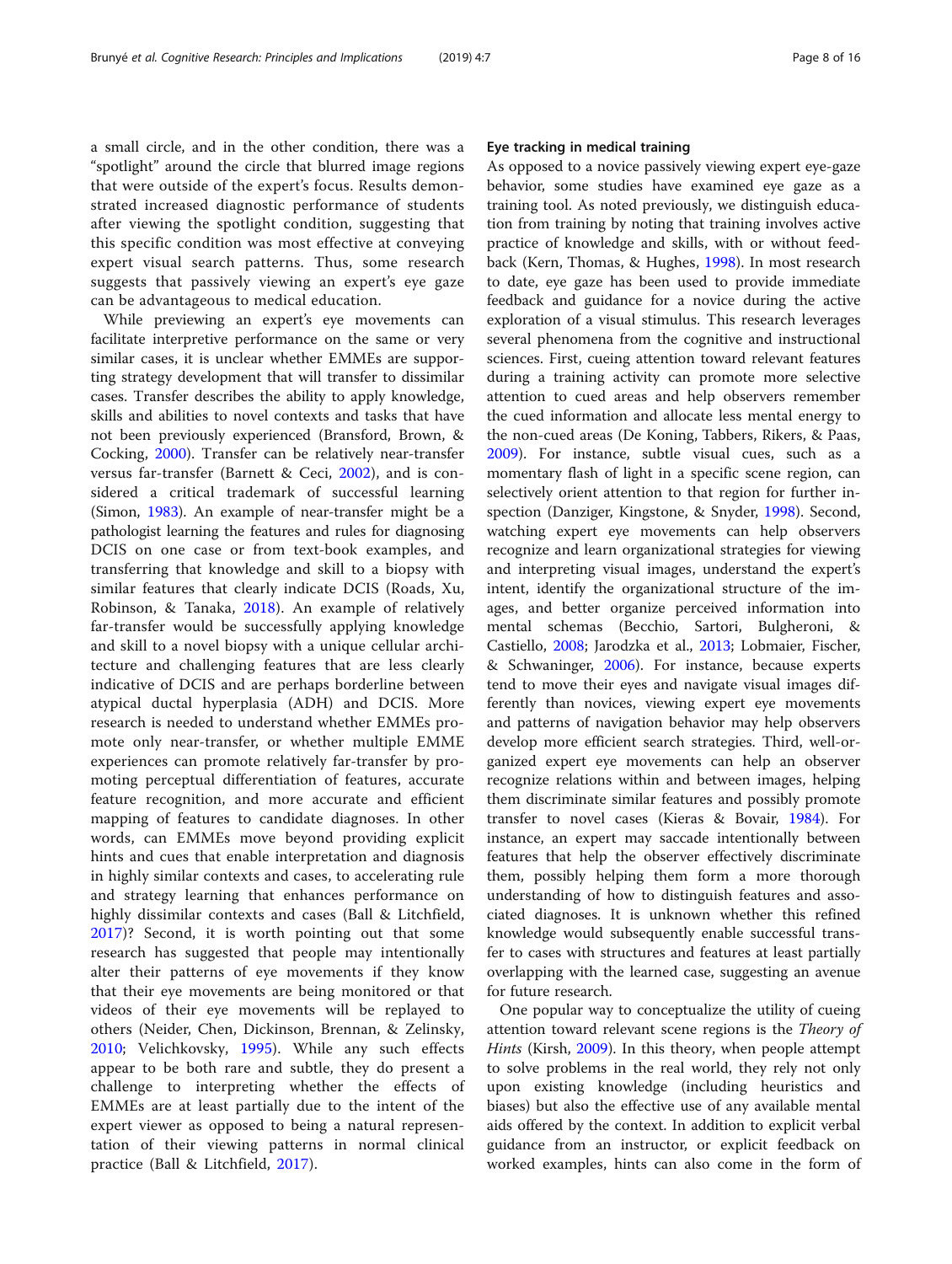another's eye movements (Ball & Litchfield, [2017\)](#page-11-0), which can implicitly (i.e., subconsciously) or explicitly orient attention and provide information to an observer (Thomas & Lleras, [2009a](#page-15-0), [b\)](#page-15-0). As evidence for relatively implicit attention guidance, novice lung x-ray interpretation can improve when they receive implicit cueing based on an expert's eye movements (Ball & Litchfield, [2017\)](#page-11-0). In accordance with the Theory of Hints, this guidance likely provided not only a cue to orient attention toward a particular scene region, but also increased the likelihood that the area would be considered in their diagnostic interpretation. Specifically, expert cueing can help a novice calibrate the relevance and importance of a region (Litchfield et al., [2010](#page-14-0)), which can be complemented by an expert's verbal narration. Thus, it seems that cueing an observer with expert eye movements and narration not only guides attention but can also help the student assess the expert's intentionality and incorporate that information into their emergent interpretation. As additional evidence of this phenomenon, when expert eye gaze is superimposed during a simulated laparoscopic surgery task, novices are not only faster to locate critical diagnostic regions, but also more likely to incorporate that region into their diagnosis and ultimately reduce errors (Chetwood et al., [2012\)](#page-12-0). Similarly, when novice trainees have expert eye gaze during a simulated robotic surgical task, they tended to be faster and more productive in identifying suspicious nodules (Leff et al., [2015](#page-14-0)). In both cases, cueing a trainee with expert eye movements not only gets them to fixate in a desired region, but also seems to help them understand expert intent, behave more like an expert, and develop a more accurate diagnostic interpretation.

# Eye tracking in competency assessment

In addition to cueing attention during image interpretation, eye tracking can also be used as a feedback mechanism following case interpretation. As we noted above, medical training frequently involves explicit feedback by instructors on exams and worked examples. But there are few methods for providing feedback regarding the dynamic interpretive process; for instance, how a microscope was panned and zoomed, which features were inspected, and precisely where in the process difficulties may have arisen (Bok et al., [2013;](#page-12-0) [2016;](#page-12-0) Kogan, Conforti, Bernabeo, Iobst, & Holmboe, [2011](#page-13-0); Wald, Davis, Reis, Monroe, & Borkan, [2009](#page-15-0)). Identifying concrete metrics for use in competency assessment is critical for understanding and guiding professional development from novices to experts (Dreyfus & Dreyfus, [1986](#page-12-0); Green et al., [2009](#page-13-0)). Indeed, a "lack of effective assessment methods and tools" is noted as a primary challenge for implementing the Milestones initiative in internal medicine education (Holmboe, Call, & Ficalora, [2016](#page-13-0); Holmboe, Edgar, & Hamstra, [2016\)](#page-13-0). The Milestones initiative is intended to provide concrete educational milestones for use in assessment of medical competencies during graduate and post-graduate medical education (Swing et al., [2013](#page-15-0)). The earliest research examining eye tracking for feedback in medicine leveraged the concept of perceptual feedback, which involves showing an observer the regions they tended to focus on during an image interpretation (Kundel, Nodine, & Krupinski, [1990\)](#page-13-0). This procedure was shown to improve decision-making by providing a clinician with a second opportunity to review suspicious image regions and revise their diagnosis; this procedure might be especially advantageous given that most people do not remember where they looked during a search (Võ, Aizenman, & Wolfe, [2016](#page-15-0)).

Leveraging the concept of using one's own eye movements as a feedback tool, one recent study suggests that eye tracking may be especially valuable for clinical feedback with emergency medicine residents (Szulewski et al., [2018\)](#page-15-0). In that study, eye movements were tracked in emergency medicine residents during objective structured clinical examinations in a simulation environment. During a subsequent faculty debriefing, residents were led through an individualized debrief that included a review of their eye movements during the clinical examination, with reference to scene features focused on their associated decision-making processes. Results demonstrated that all residents deemed the inclusion of eye tracking in the debriefing as a valuable feedback tool for learning, making them more likely to actively reflect on their learning experience, constructively critique themselves and compare themselves to experts, and plan responses for future clinical scenarios (Szulewski et al., [2018\)](#page-15-0). Thus, eye tracking appears to be a valuable tool for augmenting qualitative feedback of trainee performance with concrete examples and guidance to help them attend to appropriate features and incorporate them into diagnoses.

# Future research directions

As eye trackers become increasingly available to consumers, lower cost, portable, and easier to use, research on principled methods for using eye tracking for competency assessment is expected to increase (Al-Moteri et al., [2017](#page-11-0)). It is worth noting that eye trackers with high temporal and spatial resolution and coverage range (e.g., across large or multiple displays) can still be quite cost prohibitive. As eye trackers develop more widespread use, however, one can readily envision both automated and instructor-guided feedback techniques to help quantify competency and provide grounded examples for individualized feedback. In mammography, recent research demonstrates that tracking eye movements and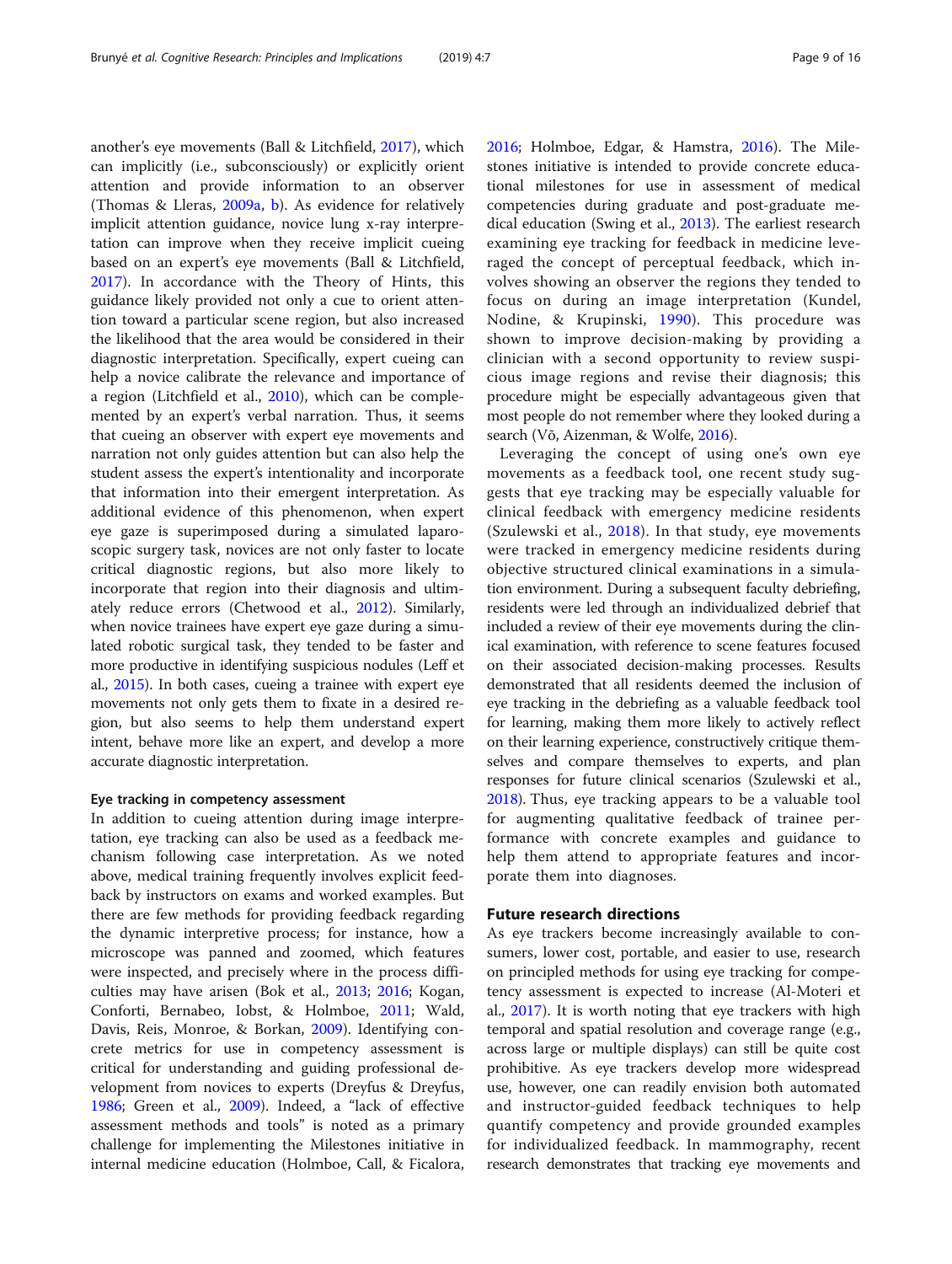using machine-learning techniques can predict most diagnostic errors prior to their occurrence, making it possible to automatically provide cueing or feedback to trainees during image inspection (Voisin et al., [2013](#page-15-0)). In diagnostic pathology, automated feedback may be possible by parsing medical images into diagnostically relevant versus irrelevant regions of interest (ROIs) using expert annotations and/or automated machine-vision techniques (Brunyé et al., [2014](#page-12-0); Mercan et al., [2016](#page-14-0); Nagarkar et al., [2016\)](#page-14-0). Once these ROIs are established and known to the eye-tracking system, fixations can be parsed as falling within or outside of ROIs. This method could be used to understand the spatial allocation of attention over a digital image (e.g., a radiograph, histology slide, angiography), and the time-course of that allocation.

While eye tracking provides valuable insights into the distribution of visual attention over a scene, it is important to realize that eye trackers are restricted to monitoring foveal vision. The fovea is a small region in the center of the retina that processes light from the center of the visual field, with a dense concentration of cone receptors that provide high visual acuity (Holmqvist et al., [2011](#page-13-0)). One popular theoretical assumption is that eye and head movements strategically position the retina to a more advantageous state for gathering information, such as moving your head and eyes toward the source of a sound to reveal its nature and relevance (Xu-Wilson, Zee, & Shadmehr, [2009\)](#page-15-0). Thus, some of what we consider overt visual attention should theoretically be captured by tracking eye movements. On the other hand, it is also well-established that visual attention can be shifted and sustained covertly, allowing one to fixate the eyes on an ostensibly uninteresting or irrelevant feature while covertly attending to another (Liversedge & Findlay, [2000;](#page-14-0) Treisman & Gelade, [1980](#page-15-0)). Thus, it remains possible that some of a diagnostician's interpretive process may occur through peripheral vision (parafoveal vision), limiting our interpretation of eye-tracking patterns made during medical image inspection.

Eye trackers are designed to track eye gaze as a series of fixations and saccades; in other words, they are designed to track foveal attention. This means that they are quite good at tracking overt central visual attention, but they are not intended for tracking covert peripheral visual attention (Holmqvist et al., [2011\)](#page-13-0). However, we also know that visual attention can be covertly shifted to other areas of a visual scene without a subsequent overt fixation on that region (Liversedge & Findlay, [2000](#page-14-0); Treisman & Gelade, [1980](#page-15-0)). This is typically considered a major downfall of eye tracking: that many real-world visual tasks likely involve both covert and overt visual attention, though eye tracking can only measure the latter. However, more recent research has demonstrated

that microsaccades reflect shifts in covert attention (Meyberg, Werkle-Bergner, Sommer, & Dimigen, [2015](#page-14-0); Yuval-Greenberg, Merriam, & Heeger, [2014](#page-15-0)). Microsaccades are very small saccades that are less than 1° of visual arc and occur very frequently during fixations (about two to three times per second) (Martinez-Conde, Otero-Millan, & MacKnik, [2013](#page-14-0)). These microsaccades tend to be directional, for instance moving slightly to the left or right of a current fixation point; research has recently demonstrated that these slight directional movements of the eye indicate the orientation of covert attention (Yuval-Greenberg et al., [2014](#page-15-0)). For example, if you are staring at a point on a screen but monitoring an upper-right area of the periphery for a change, then microsaccades are likely to show a directional shift toward the upper right. Microsaccades are likely to serve many purposes, such as preparing the eye for a subsequent saccade to a peripheral region (Juan, Shorter-Jacobi, & Schall, [2004\)](#page-13-0), but can also provide meaningful metrics of covert attention. With a clinician, it is possible that while they fixated on a given number of regions they also considered additional image regions for fixation (but never visited them). In other words, microsaccades may provide more fine-grained understanding of the strategic search process within individual fixations and allow a more nuanced understanding of which regions might have been ruled-out or ruled-in for subsequent inspection.

Eye tracking also carries value for understanding longitudinal aspects of competency progression in medical education. While diagnostic performance is routinely evaluated through credentialing and certification, we have very little insight into the underlying interpretive process or the process of skills development over time. For instance, within the domain of diagnostic pathology, we know of only one study that examined longitudinal changes in pathology residents' visual expertise (Krupinski et al., [2013](#page-13-0)). Unfortunately, this prior study is limited by its size and breadth (four residents at a single training location), the restriction of observers' ability to zoom or pan the medical image, and a reliance on the same experimental images each year. Thus, most of our understanding of how image interpretation and diagnostic accuracy and efficiency emerge during professional development is restricted to insights from cross-sectional designs. But we also know that expertise development of medical students and post-graduate resident trainees is a long-term, continuous, and non-linear process. Eye tracking provides an innovative opportunity to enable a large-scale examination of how interpretive and diagnostic skills develop through multi-year residencies and into professional practice. Our current research is examining this exciting possibility.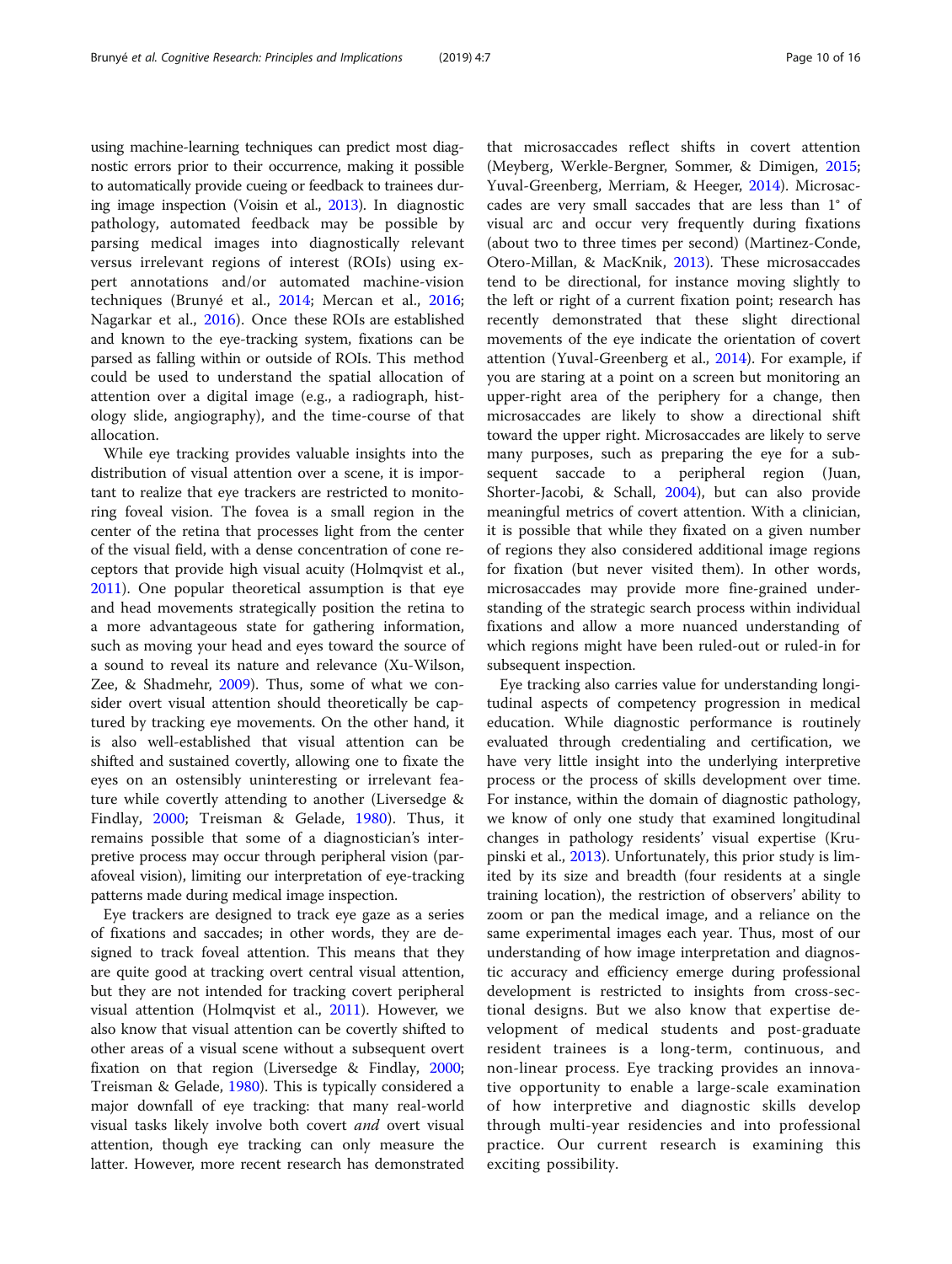We have focused primarily on competency development through education and training, and performance differences between novices and experts. However, it is worth pointing out that each individual student and clinician brings a unique set of individual differences to clinical diagnostics that undoubtedly influences the processes of visual search and decision-making. Individual differences include variables such as personality traits and cognitive abilities, and a substantial body of research demonstrates that these variables constantly influence real- world behavior (Motowildo, Borman, & Schmit, [1997](#page-14-0)). For instance, recent research has demonstrated that experienced radiologists show superior perceptual abilities to novices, as measured with the Vanderbilt Chest Radiograph Test (Sunday, Donnelly, & Gauthier, [2017\)](#page-15-0). Here we consider one individual difference that warrants more consideration in the domains of medical image interpretation and decision-making: working-memory capacity. Generally, working memory refers to the cognitive system involved in maintaining and manipulating task-relevant information while a task is performed (Miyake & Shah, [1999](#page-14-0)). Working-memory capacity describes the notion that working memory is a limited capacity system: it has finite resources for processing and storage, and each person has a different resource pool that can be drawn from to successfully perform a task (Kane & Engle, [2002,](#page-13-0) [2003\)](#page-13-0). To measure working memory capacity, one popular task (the operation span task) involves participants solving arithmetic problems while also trying to memorize words (Turner & Engle, [1989\)](#page-15-0). In this manner, the task demands working-memory storage (to memorize the words) while also processing distracting arithmetic problems. The ability to maintain performance on a task in the face of distraction is a hallmark characteristic of individuals with high workingmemory capacity. In our discussion of search errors, we noted that working memory may be critical for helping an observer maintain previously viewed features in memory while exploring the remainder of an image and associating subsequently identified features with features stored in working memory (Cain et al., [2013](#page-12-0); Cain & Mitroff, [2013](#page-12-0)). In this case, higher working-memory capacity may be particularly important when there are multiple targets (rather than a single target) to be identified in an image. Furthermore, in our discussion of decision errors, we noted that some theories suggest that candidate hypotheses must be maintained in memory while evidence is accumulated during image inspection (Patel et al., [2005;](#page-14-0) Patel & Groen, [1986;](#page-14-0) Patel, Kaufman, & Arocha, [2002](#page-14-0)). Other theories suggest that hypotheses are formed early on and then tested during image inspection (Ledley & Lusted, [1959\)](#page-14-0); it is important to point out that novices and experts may reason very differently during case interpretation, and one or both of these approaches may prove appropriate for

different observers. Some research demonstrates that individual differences in working memory capacity predict hypothesis generation and verification processes in a task involving customer order predictions (Dougherty & Hunter, [2003\)](#page-12-0). Thus, in both search and decision-making there appear to be critical roles for working-memory capacity in predicting clinician performance. This possibility has not yet been examined in the context of medical image interpretation and diagnosis, and it is unclear how working-memory capacity might influence clinician eye movements, though it is an exciting direction for future research.

In our review of the literature, we also noted that most studies using eye tracking during medical image interpretation use static images. These include lung x-rays, histology slides, and skin lesions. This is not entirely surprising, as many medical images are indeed static, and interpreting eye movements over dynamic scenes can be very complex and time-consuming (Jacob & Karn, [2003](#page-13-0); Jarodzka, Scheiter, Gerjets, & van Gog, [2010](#page-13-0)). There are also cases where images that are usually navigated (panned, zoomed) are artificially restricted, increasing the risk that results are no longer relevant to routine clinical practice. As modern technologies emerge in diagnostic medicine, this disconnect becomes increasingly disadvantageous. Indeed, many medical images are becoming more complex and dynamic; for example, interpreting live and replayed coronary angiograms, simulated dynamic patients during training, or navigating multiple layers of volumetric chest x-rays (Drew, Võ, & Wolfe, [2013](#page-12-0); Rubin, [2015](#page-15-0)). Continued innovations in software for integrating dynamic visual scenes and eye movements will enable this type of research: for instance techniques that parse dynamic video stimuli based on navigation behavior (pause, rewind, play) to identify critical video frames (Yu, Ma, Nahrstedt, & Zhang, [2003](#page-15-0)). Some other techniques are being developed to provide rudimentary tagging and tracking of identifiable objects in a scene (Steciuk & Zwierno, [2015](#page-15-0)); such a technique might prove valuable for tracking a region of diagnostic interest that moves across a scene during playback (e.g., during coronary angiogram review).

It is also worth pointing out that many hospitals are introducing mandatory consultative expert second opinions for quality assurance purposes. For instance, Johns Hopkins Hospital and the University of Iowa Hospitals and Clinics introduced mandatory second opinions for surgical pathology (Kronz, Westra, & Epstein, [1999](#page-13-0); Manion, Cohen, & Weydert, [2008](#page-14-0)). Not only are these mandates seen as valuable for the institutions involved (e.g., for reducing malpractice suits), but clinicians also perceive them as important for improving diagnostic accuracy (Geller et al., [2014\)](#page-12-0). However, having an earlier physician's interpretation available during diagnosis may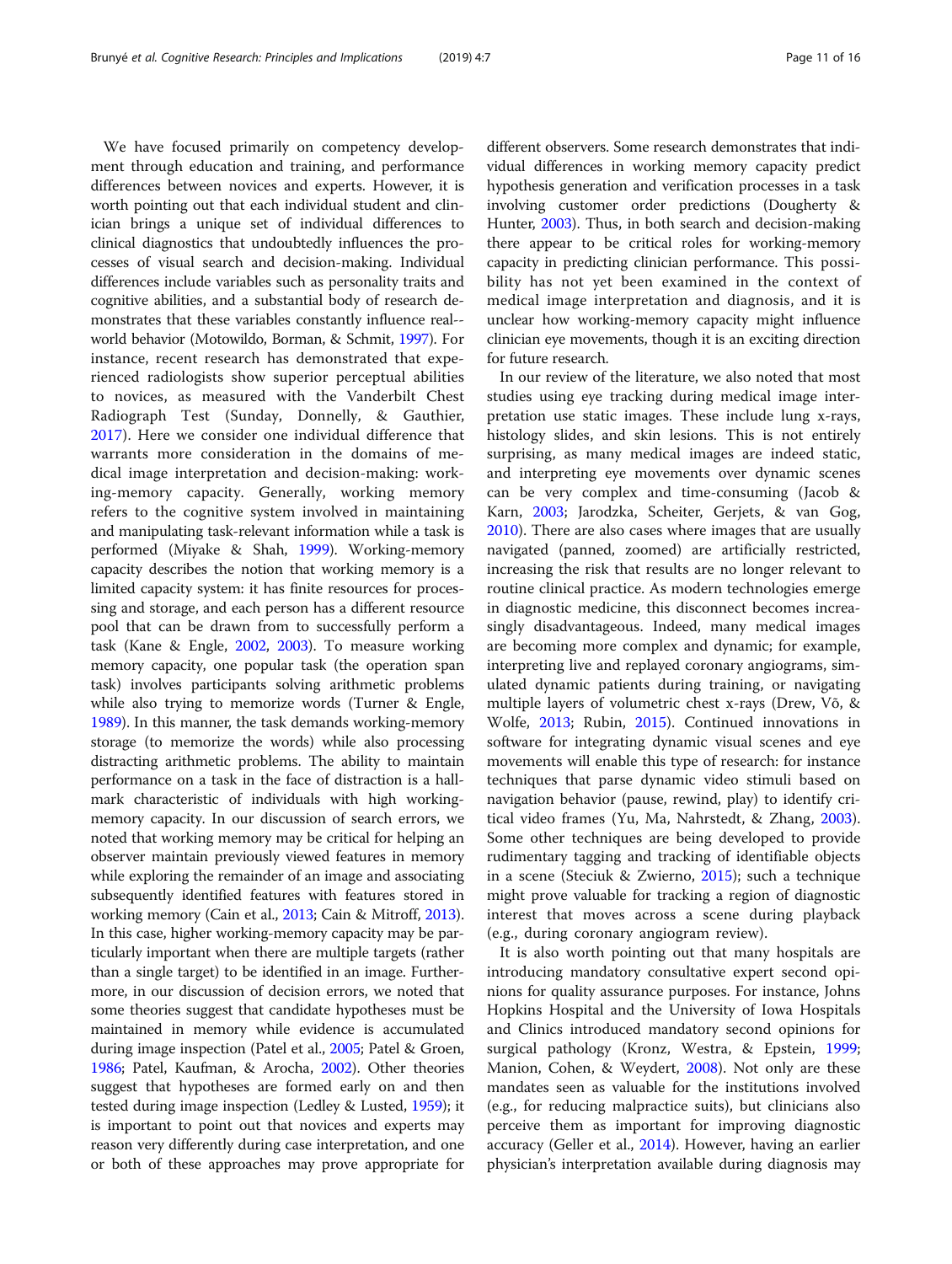<span id="page-11-0"></span>unintentionally bias the second physician's diagnostic process. Indeed even a subtle probabilistic cue (e.g., a red dot that suggests an upcoming image contains a blast cell) can produce response bias in experienced diagnosticians (Trueblood et al., [2018\)](#page-15-0). Thus, while viewing an expert's behavior may prove advantageous in certain conditions, future research must isolate the parameters that may dictate its success and balance the potential trade-off between guiding eye movements and potentially biasing interpretation. Furthermore, second opinions can also induce diagnostic disagreements among expert clinicians and necessitate time and expense for resolving disagreement and reaching a consensus diagnosis. Eye tracking may prove to be an invaluable arbiter for these sorts of disputes, allowing consultative physicians to view the eye movements of the physician who rendered the primary diagnosis. This practice may assist in helping the consultative physician understand which features were focused on, which features were missed, and understanding how the original physician arrived at their interpretation. Eye tracking could thus augment traditional text annotations to allow consultative physicians to see the case "through the eyes" of the other physician, possibly reducing disagreement or facilitating consensus through shared understanding. Similar strategies might be applied to peer cohorts or medical students and residents, allowing them to learn from each other's search patterns and successes and failures. On the other hand, this approach could introduce bias in the second physician and unintentionally increase agreement; if the first physician arrived at an incorrect interpretation, such agreement could be detrimental, demonstrating the importance of continuing research in this regard (Gandomkar, Tay, Brennan, Kozuch, & Mello-Thoms, [2018](#page-12-0)).

# Conclusion

Medical image interpretation is a highly complex skill that influences not only diagnostic interpretations but also patient quality of life and survivability. Eye tracking is an innovative tool that is becoming increasingly commonplace in medical research and holds the potential to revolutionize trainee and clinician experiences.

### Abbreviations

ADH: Atypical ductal hyperplasia; CBME: Competency-based medical education; DCIS: Ductal carcinoma in situ; EMME: Eye-movement modeling examples; LC-NE: Locus coeruleus-norepinephrine; ROI: Region of interest; SMI REDm: SensoMotoric Instruments' Remote Eye-tracking Device – mobile; VNPI: Van Nuys Prognostic Indicator

# Acknowledgements

Not applicable.

### Funding

This review was supported by funding from the National Cancer Institute of the National Institutes of Health under award numbers RO1 CA201376 and

RO1 CA225585. The content is solely the responsibility of the authors and does not necessarily represent the views of the National Cancer Institute or the National Institutes of Health.

# Availability of data and materials

Not applicable.

# Authors' contributions

TB conceived the review and prepared the manuscript, with critical revisions and feedback from authors JE, TD, and DW. All authors read and approved the final manuscript.

### Ethics approval and consent to participate

Not applicable.

# Consent for publication

Not applicable.

# Competing interests

The authors declare that they have no competing interests.

# Publisher's Note

Springer Nature remains neutral with regard to jurisdictional claims in published maps and institutional affiliations.

# Author details

<sup>1</sup> Center for Applied Brain and Cognitive Sciences, Tufts University, 200 Boston Ave., Suite 3000, Medford, MA 02155, USA. <sup>2</sup>Department of Psychology, University of Utah, 380 1530 E, Salt Lake City, UT 84112, USA. <sup>3</sup> Department of Pathology and University of Vermont Cancer Center, University of Vermont, 111 Colchester Ave., Burlington, VT 05401, USA. 4 Department of Medicine, David Geffen School of Medicine at UCLA, University of California at Los Angeles, 10833 Le Conte Ave., Los Angeles, CA 90095, USA.

# Received: 5 November 2018 Accepted: 1 February 2019 Published online: 22 February 2019

### References

- Aggarwal, R., & Darzi, A. (2006). Technical-skills training in the 21st century. New England Journal of Medicine, 355, 2695–2696. [https://doi.org/10.1056/](https://doi.org/10.1056/NEJMe068179) [NEJMe068179](https://doi.org/10.1056/NEJMe068179).
- Al-Moteri, M. O., Symmons, M., Plummer, V., & Cooper, S. (2017). Eye tracking to investigate cue processing in medical decision-making: a scoping review. Computers in Human Behavior, 66, 52–66. [https://doi.org/10.1016/j.chb.](https://doi.org/10.1016/j.chb.2016.09.022) [2016.09.022.](https://doi.org/10.1016/j.chb.2016.09.022)
- Ashraf, H., Sodergren, M. H., Merali, N., Mylonas, G., Singh, H., & Darzi, A. (2018). Eye-tracking technology in medical education: a systematic review. Medical Teacher, 40(1), 62–69. [https://doi.org/10.1080/0142159X.2017.1391373.](https://doi.org/10.1080/0142159X.2017.1391373)
- Aston-Jones, G., & Cohen, J. D. (2005). An integrative theory of locus coeruleus-norepinephrine function: adaptive gain and optimal performance. Annual Review of Neuroscience, 28, 403–450. [https://doi.org/](https://doi.org/10.1146/annurev.neuro.28.061604.135709) [10.1146/annurev.neuro.28.061604.135709.](https://doi.org/10.1146/annurev.neuro.28.061604.135709)
- Ball, L. J., & Litchfield, D. (2017). Interactivity and embodied cues in problem solving, learning and insight: Further contributions to a "theory of hints". In Cognition beyond the brain: computation, interactivity and human artifice, (2nd ed., pp. 115–132). [https://doi.org/10.1007/978-3-319-49115-8\\_6.](https://doi.org/10.1007/978-3-319-49115-8_6)
- Balslev, T., Jarodzka, H., Holmqvist, K., De Grave, W., Muijtjens, A. M. M., Eika, B., … Scherpbier, A. J. J. A. (2012). Visual expertise in paediatric neurology. European Journal of Paediatric Neurology, 16, 161–166. [https://doi.org/10.](https://doi.org/10.1016/j.ejpn.2011.07.004) [1016/j.ejpn.2011.07.004](https://doi.org/10.1016/j.ejpn.2011.07.004).
- Barnett, S. M., & Ceci, S. J. (2002). When and where do we apply what we learn? A taxonomy for far transfer. Psychological Bulletin, 128(4), 612–637. [https://doi.](https://doi.org/10.1037//0033-2909.128.4.612) [org/10.1037//0033-2909.128.4.612](https://doi.org/10.1037//0033-2909.128.4.612).
- Beatty, J. (1982). Task-evoked pupillary responses, processing load, and the structure of processing resources. Psychological Bulletin, 91, 276–292. [https://](https://doi.org/10.1037/0033-2909.91.2.276) [doi.org/10.1037/0033-2909.91.2.276.](https://doi.org/10.1037/0033-2909.91.2.276)
- Becchio, C., Sartori, L., Bulgheroni, M., & Castiello, U. (2008). Both your intention and mine are reflected in the kinematics of my reach-to-grasp movement. Cognition, 106, 894–912. [https://doi.org/10.1016/j.cognition.2007.05.004.](https://doi.org/10.1016/j.cognition.2007.05.004)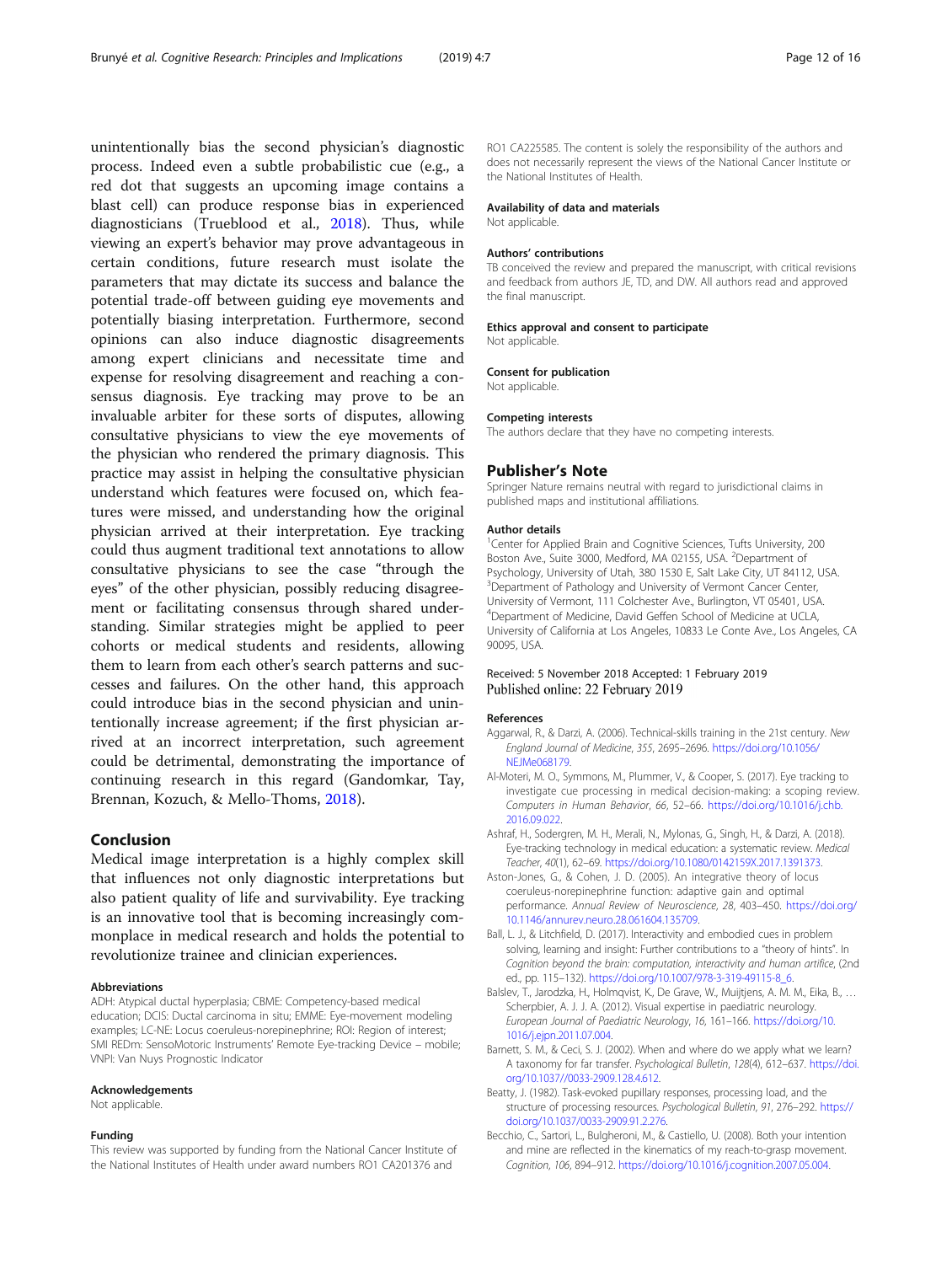<span id="page-12-0"></span>Berbaum, K. S., Brandser, E. A., Franken, E. A., Dorfman, D. D., Caldwell, R. T., & Krupinski, E. A. (2001). Gaze dwell times on acute trauma injuries missed because of satisfaction of search. Academic Radiology, 8, 304–314. [https://doi.](https://doi.org/10.1016/S1076-6332(03)80499-3) [org/10.1016/S1076-6332\(03\)80499-3.](https://doi.org/10.1016/S1076-6332(03)80499-3)

- Berbaum, K. S., Franken, E. A., Dorfman, D. D., Rooholamini, S. A., Kathol, M. H., Barloon, T. J., ... El-Khoury, G. Y. (1990). Satisfaction of search in diagnostic radiology. Investigative Radiology, 25, 133–140. [https://doi.org/10.1097/](https://doi.org/10.1097/00004424-199002000-00006) [00004424-199002000-00006.](https://doi.org/10.1097/00004424-199002000-00006)
- Berbaum, K. S., Krupinski, E. A., Schartz, K. M., Caldwell, R. T., Madsen, M. T., Hur, S., … Franken, E. A. (2015). Satisfaction of search in chest radiography 2015. Academic Radiology, 22, 1457–1465. <https://doi.org/10.1016/j.acra.2015.07.011>.
- Bligh, J., Prideaux, D., & Parsell, G. (2001). PRISMS: new educational strategies for medical education. Medical Education, 35, 520–521. [https://doi.org/10.1046/j.](https://doi.org/10.1046/j.1365-2923.2001.00984.x) [1365-2923.2001.00984.x](https://doi.org/10.1046/j.1365-2923.2001.00984.x).
- Blondon, K., Wipfli, R., & Lovis, C. (2015). Use of eye-tracking technology in clinical reasoning: a systematic review. Studies in Health Technology and Informatics, 210, 90–94. <https://doi.org/10.3233/978-1-61499-512-8-90>.
- Bok, H. G. J., Jaarsma, D. A. D. C., Spruijt, A., Van Beukelen, P., Van Der Vleuten, C. P. M., & Teunissen, P. W. (2016). Feedback-giving behaviour in performance evaluations during clinical clerkships. Medical Teacher, 38, 88–95. [https://doi.](https://doi.org/10.3109/0142159X.2015.1017448) [org/10.3109/0142159X.2015.1017448.](https://doi.org/10.3109/0142159X.2015.1017448)
- Bok, H. G. J., Teunissen, P. W., Spruijt, A., Fokkema, J. P. I., van Beukelen, P., Jaarsma, D. A. D. C., & van der Vleuten, C. P. M. (2013). Clarifying students' feedback-seeking behaviour in clinical clerkships. Medical Education, 47, 282– 291. <https://doi.org/10.1111/medu.12054>.
- Bond, R. R., Zhu, T., Finlay, D. D., Drew, B., Kligfield, P. D., Guldenring, D., … Clifford, G. D. (2014). Assessing computerized eye tracking technology for gaining insight into expert interpretation of the 12-lead electrocardiogram: an objective quantitative approach. Journal of Electrocardiology, 47, 895–906. <https://doi.org/10.1016/j.jelectrocard.2014.07.011>.
- Bordage, G. (1999). Why did I miss the diagnosis? Some cognitive explanations and educational implications. Academic Medicine, 74, S138. [https://doi.org/10.](https://doi.org/10.1097/00001888-199910000-00065) [1097/00001888-199910000-00065](https://doi.org/10.1097/00001888-199910000-00065).
- Bransford, J. D., Brown, A. L., & Cocking, R. R. (2000). How people learn: brain, mind, experience, and school. Committee on Learning Research and Educational Practice. Washington, D.C.: National Academy Press. [https://doi.org/10.1016/](https://doi.org/10.1016/0885-2014(91)90049-J) [0885-2014\(91\)90049-J](https://doi.org/10.1016/0885-2014(91)90049-J).

Brehmer, B. (1992). Dynamic decision making: human control of complex systems. Acta Psychologica, 81, 211–241. [https://doi.org/10.1016/0001-](https://doi.org/10.1016/0001-6918(92)90019-A) [6918\(92\)90019-A](https://doi.org/10.1016/0001-6918(92)90019-A).

- Brunyé, T. T., Carney, P. A., Allison, K. H., Shapiro, L. G., Weaver, D. L., & Elmore, J. G. (2014). Eye movements as an index of pathologist visual expertise: a pilot study. PLoS One, 9(8). <https://doi.org/10.1371/journal.pone.0103447>.
- Brunyé, T. T., & Gardony, A. L. (2017). Eye tracking measures of uncertainty during perceptual decision making. International Journal of Psychophysiology, 120, 60–68. [https://doi.org/10.1016/j.ijpsycho.2017.07.008.](https://doi.org/10.1016/j.ijpsycho.2017.07.008)
- Brunyé, T. T., Haga, Z. D., Houck, L. A., & Taylor, H. A. (2017). You look lost: understanding uncertainty and representational flexibility in navigation. In J. M. Zacks, & H. A. Taylor (Eds.), Representations in mind and world: essays inspired by Barbara Tversky, (pp. 42–56). New York: Routledge. [https://doi.org/](https://doi.org/10.4324/9781315169781) [10.4324/9781315169781](https://doi.org/10.4324/9781315169781).
- Brunyé, T. T., Mercan, E., Weaver, D. L., & Elmore, J. G. (2017). Accuracy is in the eyes of the pathologist: the visual interpretive process and diagnostic accuracy with digital whole slide images. Journal of Biomedical Informatics, 66, 171–179.
- Buettner, R. (2013). Cognitive workload of humans using artificial intelligence systems: towards objective measurement applying eye-tracking technology. Lecture Notes in Computer Science, 8077, 37–48. [https://doi.org/10.1007/978-3-](https://doi.org/10.1007/978-3-642-40942-4-4) [642-40942-4-4](https://doi.org/10.1007/978-3-642-40942-4-4).
- Cain, M. S., Adamo, S. H., & Mitroff, S. R. (2013). A taxonomy of errors in multipletarget visual search. Visual Cognition, 21, 899–921. [https://doi.org/10.1080/](https://doi.org/10.1080/13506285.2013.843627) [13506285.2013.843627](https://doi.org/10.1080/13506285.2013.843627).
- Cain, M. S., & Mitroff, S. R. (2013). Memory for found targets interferes with subsequent performance in multiple-target visual search. Journal of Experimental Psychology: Human Perception and Performance, 39, 1398–1408. [https://doi.org/10.1037/a0030726.](https://doi.org/10.1037/a0030726)
- Cain, M. S., Vul, E., Clark, K., & Mitroff, S. R. (2012). A Bayesian optimal foraging model of human visual search. Psychological Science, 23, 1047–1054. [https://](https://doi.org/10.1177/0956797612440460) [doi.org/10.1177/0956797612440460.](https://doi.org/10.1177/0956797612440460)
- Calvo-Merino, B., Glaser, D. E., Grèzes, J., Passingham, R. E., & Haggard, P. (2005). Action observation and acquired motor skills: an fMRI study with expert dancers. Cerebral Cortex, 15, 1243–1249. <https://doi.org/10.1093/cercor/bhi007>.
- Calvo-Merino, B., Grèzes, J., Glaser, D. E., Passingham, R. E., & Haggard, P. (2006). Seeing or doing? Influence of visual and motor familiarity in action observation. Current Biology, 16, 1905–1910. [https://doi.org/10.1016/j.cub.](https://doi.org/10.1016/j.cub.2006.07.065) [2006.07.065.](https://doi.org/10.1016/j.cub.2006.07.065)
- Carmody, D. P., Nodine, C. F., & Kundel, H. L. (1980). An analysis of perceptual and cognitive factors in radiographic interpretation. Perception, 9, 339–344. <https://doi.org/10.1068/p090339>.
- Chetwood, A. S. A., Kwok, K. W., Sun, L. W., Mylonas, G. P., Clark, J., Darzi, A., & Yang, G. Z. (2012). Collaborative eye tracking: a potential training tool in laparoscopic surgery. Surgical Endoscopy and Other Interventional Techniques, 26, 2003–2009. [https://doi.org/10.1007/s00464-011-2143-x.](https://doi.org/10.1007/s00464-011-2143-x)
- Chun, M. M., & Wolfe, J. M. (1996). Just say no: how are visual searches terminated when there is no target present? Cognitive Psychology, 30, 39–78.
- Crowley, R. S., Naus, G. J., Stewart, J., & Friedman, C. P. (2003). Development of visual diagnostic expertise in pathology—an information-processing study. Journal of the American Medical Informatics Association: JAMIA, 10(1), 39–51. [https://dx.doi.org/10.1197%2Fjamia.M1123.](https://dx.doi.org/10.1197%2Fjamia.M1123) Accessed 1 Feb 2019.
- Custers, E. J. F. M. (2015). Thirty years of illness scripts: theoretical origins and practical applications. Medical Teacher, 37, 457–462. [https://doi.org/10.3109/](https://doi.org/10.3109/0142159X.2014.956052) [0142159X.2014.956052.](https://doi.org/10.3109/0142159X.2014.956052)
- Danziger, S., Kingstone, A., & Snyder, J. J. (1998). Inhibition of return to successively stimulated locations in a sequential visual search paradigm. Journal of Experimental Psychology: Human Perception and Performance, 24, 1467–1475. [https://doi.org/10.1037/0096-1523.24.5.1467.](https://doi.org/10.1037/0096-1523.24.5.1467)
- De Koning, B. B., Tabbers, H. K., Rikers, R. M. J. P., & Paas, F. (2009). Towards a framework for attention cueing in instructional animations: guidelines for research and design. Educational Psychology Review, 21, 113–140. [https://doi.](https://doi.org/10.1007/s10648-009-9098-7) [org/10.1007/s10648-009-9098-7](https://doi.org/10.1007/s10648-009-9098-7).
- Di Stasi, L. L., Catena, A., Cañas, J. J., Macknik, S. L., & Martinez-Conde, S. (2013). Saccadic velocity as an arousal index in naturalistic tasks. Neuroscience and Biobehavioral Reviews, 37(5), 968–975. [https://doi.org/10.1016/j.neubiorev.](https://doi.org/10.1016/j.neubiorev.2013.03.011) [2013.03.011.](https://doi.org/10.1016/j.neubiorev.2013.03.011)
- Dougherty, M. R. P., & Hunter, J. E. (2003). Hypothesis generation, probability judgment, and individual differences in working memory capacity. Acta Psychologica, 112, 263–282. [https://doi.org/10.1016/S0001-6918\(03\)00033-7](https://doi.org/10.1016/S0001-6918(03)00033-7).
- Drew, T., Võ, M. L. H., & Wolfe, J. M. (2013). The invisible gorilla strikes again: sustained inattentional blindness in expert observers. Psychological Science, 24, 1848–1853. [https://doi.org/10.1177/0956797613479386.](https://doi.org/10.1177/0956797613479386)
- Dreyfus, H. L., & Dreyfus, S. E. (1986). Mind over machine. New York: The Free Press. Egglin, T. K. P., & Feinstein, A. R. (1996). Context bias: a problem in diagnostic radiology. JAMA, 276, 1752–1755.
- Elstein, A. S., Shulman, L. S., & Sprafka, S. A. (1978). Medical problem solving: an analysis of clinical reasoning. Cambridge: Harvard University Press.
- Evans, K. K., Birdwell, R. L., & Wolfe, J. M. (2013). If you don't find it often, you often don't find it: why some cancers are missed in breast cancer screening. PLoS One, 8, 64366. <https://doi.org/10.1371/journal.pone.0064366>.
- Fabio, R. A., Incorpora, C., Errante, A., Mohammadhasni, N., Capri, T., Carrozza, C., … Falzone, A. (2015). The influence of cognitive load and amount of stimuli on entropy through eye tracking measures. In EuroAsianPacific Joint Conference on Cognitive Science.
- Findlay, J. M., & Gilchrist, I. D. (2008). Active vision: the psychology of looking and seeing. Oxford: Oxford University Press. [https://doi.org/10.1093/acprof:oso/](https://doi.org/10.1093/acprof:oso/9780198524793.001.0001) [9780198524793.001.0001](https://doi.org/10.1093/acprof:oso/9780198524793.001.0001).
- Frank, J. R., & Danoff, D. (2007). The CanMEDS initiative: implementing an outcomes-based framework of physician competencies. Medical Teacher, 29, 642–647. <https://doi.org/10.1080/01421590701746983>.
- Funke, G., Greenlee, E., Carter, M., Dukes, A., Brown, R., & Menke, L. (2016). Which eye tracker is right for your research? Performance evaluation of several cost variant eye trackers. In Proceedings of the Human Factors and Ergonomics Society, (pp. 1239–1243). [https://doi.org/10.1177/1541931213601289.](https://doi.org/10.1177/1541931213601289)
- Gandomkar, Z., Tay, K., Brennan, P. C., Kozuch, E., & Mello-Thoms, C. R. (2018). Can eye-tracking metrics be used to better pair radiologists in a mammogram reading task? Medical Physics, 45, 4844–4956.
- Gegenfurtner, A., Lehtinen, E., & Säljö, R. (2011). Expertise differences in the comprehension of visualizations: a meta-analysis of eye-tracking research in professional domains. Educational Psychology Review, 23(4), 523–552. [https://](https://doi.org/10.1007/s10648-011-9174-7) [doi.org/10.1007/s10648-011-9174-7.](https://doi.org/10.1007/s10648-011-9174-7)
- Geller, B. M., Nelson, H. D., Carney, P. A., Weaver, D. L., Onega, T., Allison, K. H., … Elmore, J. G. (2014). Second opinion in breast pathology: policy, practice and perception. Journal of Clinical Pathology, 67(11), 955–960. [https://doi.org/10.](https://doi.org/10.1136/jclinpath-2014-202290) [1136/jclinpath-2014-202290](https://doi.org/10.1136/jclinpath-2014-202290).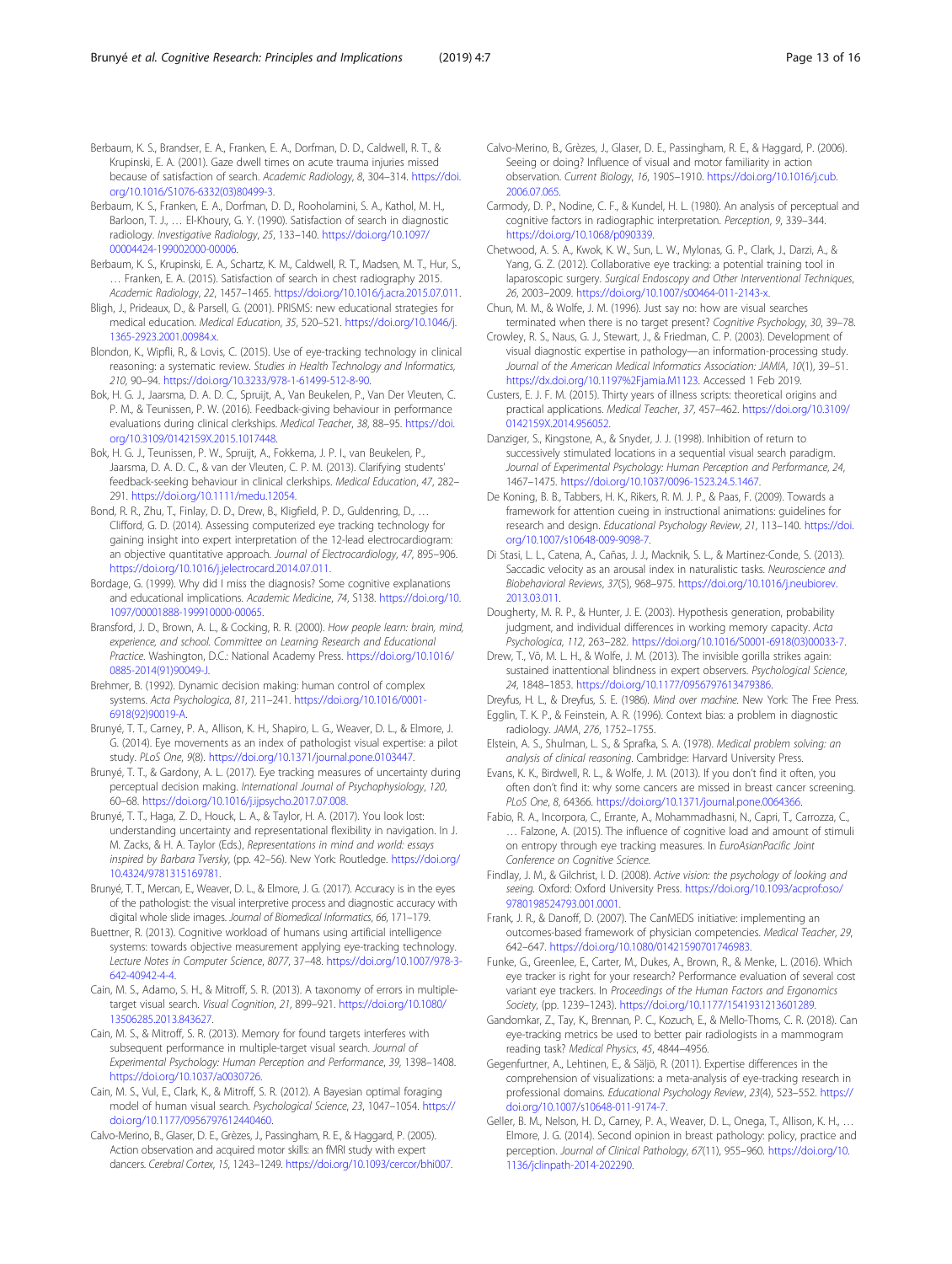<span id="page-13-0"></span>Gilhooly, K. J. (1990). Cognitive psychology and medical diagnosis. Applied Cognitive Psychology, 4, 261–272. <https://doi.org/10.1002/acp.2350040404>.

- Gilzenrat, M. S., Nieuwenhuis, S., Jepma, M., & Cohen, J. D. (2010). Pupil diameter tracks changes in control state predicted by the adaptive gain theory of locus coeruleus function. Cognitive, Affective, & Behavioral Neuroscience, 10(2), 252–269. [https://doi.org/10.3758/CABN.10.2.252.](https://doi.org/10.3758/CABN.10.2.252)
- Giovinco, N. A., Sutton, S. M., Miller, J. D., Rankin, T. M., Gonzalez, G. W., Najafi, B., & Armstrong, D. G. (2015). A passing glance? Differences in eye tracking and gaze patterns between trainees and experts reading plain film bunion radiographs. The Journal of Foot and Ankle Surgery: Official Publication of the American College of Foot and Ankle Surgeons, 54(3), 382–391. [https://doi.org/](https://doi.org/10.1053/j.jfas.2014.08.013) [10.1053/j.jfas.2014.08.013.](https://doi.org/10.1053/j.jfas.2014.08.013)
- Green, M. L., Aagaard, E. M., Caverzagie, K. J., Chick, D. A., Holmboe, E., Kane, G., … Iobst, W. (2009). Charting the road to competence: developmental milestones for internal medicine residency training. Journal of Graduate Medical Education, 1, 5–20. <https://doi.org/10.4300/01.01.0003>.
- Gur, D., Sumkin, J. H., Rockette, H. E., Ganott, M., Hakim, C., Hardesty, L., … Wallace, L. (2004). Changes in breast cancer detection and mammography recall rates after the introduction of a computer-aided detection system. Journal of the National Cancer Institute, 96, 185–190. <https://doi.org/10.1093/jnci/djh067>.
- Hansen, D. W., & Ji, Q. (2010). In the eye of the beholder: a survey of models for eyes and gaze. IEEE Transactions on Pattern Analysis and Machine Intelligence, 32, 478–500. [https://doi.org/10.1109/TPAMI.2009.30.](https://doi.org/10.1109/TPAMI.2009.30)
- Harden, R. M., Sowden, S., & Dunn, W. R. (1984). Educational strategies in curriculum development: the SPICES model. Medical Education, 18, 284–297. <https://doi.org/10.1111/j.1365-2923.1984.tb01024.x>.
- Heekeren, H. R., Marrett, S., & Ungerleider, L. G. (2008). The neural systems that mediate human perceptual decision making. Nature Reviews Neuroscience, 9(6), 467–479. <https://doi.org/10.1038/nrn2374>.
- Henderson, J. M., & Hollingworth, A. (1998). Eye movements during scene viewing: an overview. In G. Underwood (Ed.), Eye guidance in reading and scene perception, (pp. 269–293). Oxford: Elsevier.
- Henderson, J. M., Malcolm, G. L., & Schandl, C. (2009). Searching in the dark: cognitive relevance drives attention in real-world scenes. Psychonomic Bulletin and Review, 16, 850–856. [https://doi.org/10.3758/PBR.16.5.850.](https://doi.org/10.3758/PBR.16.5.850)
- Henneman, P. L., Fisher, D. L., Henneman, E. A., Pham, T. A., Mei, Y. Y., Talati, R., … Roche, J. (2008). Providers do not verify patient identity during computer order entry. Academic Emergency Medicine, 15, 641–648. [https://doi.org/10.](https://doi.org/10.1111/j.1553-2712.2008.00148.x) [1111/j.1553-2712.2008.00148.x](https://doi.org/10.1111/j.1553-2712.2008.00148.x).
- Holmboe, E. S., Call, S., & Ficalora, R. D. (2016). Milestones and competency-based medical education in internal medicine. JAMA Internal Medicine, 176(11), 1601–1602.
- Holmboe, E. S., Edgar, L., & Hamstra, S. (2016). The milestones guidebook. Retrieved from <https://www.acgme.org/Portals/0/MilestonesGuidebook.pdf>. Accessed 1 Feb 2019.
- Holmqvist, K., Nyström, M., Andersson, R., Dewhurst, R., Jarodzka, H., & Van de Weijer, J. (2011). Eye tracking: a comprehensive guide to methods and measures. Oxford: Oxford University Press.
- Holmqvist, K., Nyström, M., & Mulvey, F. (2012). Eye tracker data quality: what it is and how to measure it. In Proceedings of the Symposium on Eye Tracking Research and Applications, (pp. 45–52). [https://doi.org/10.1145/2168556.2168563.](https://doi.org/10.1145/2168556.2168563)
- Hong, S. K. (2005). Human stopping strategies in multiple-target search. International Journal of Industrial Ergonomics, 35, 1–12. [https://doi.org/10.](https://doi.org/10.1016/j.ergon.2004.06.004) [1016/j.ergon.2004.06.004.](https://doi.org/10.1016/j.ergon.2004.06.004)
- Ingre, M., Åkerstedt, T., Peters, B., Anund, A., & Kecklund, G. (2006). Subjective sleepiness, simulated driving performance and blink duration: examining individual differences. Journal of Sleep Research, 15, 47–53. [https://doi.org/10.](https://doi.org/10.1111/j.1365-2869.2006.00504.x) [1111/j.1365-2869.2006.00504.x](https://doi.org/10.1111/j.1365-2869.2006.00504.x).
- Itti, L., & Koch, C. (2000). A saliency-based search mechanism for overt and covert shifts of visual attention. Vision Research, 40, 1489–1506.
- Jacob, R. J. K., & Karn, K. S. (2003). Eye tracking in human-computer interaction and usability research. Ready to deliver the promises. In The mind's eye: cognitive and applied aspects of eye movement research, (pp. 531–553). [https://doi.org/10.1016/B978-044451020-4/50031-1.](https://doi.org/10.1016/B978-044451020-4/50031-1)
- Jarodzka, H., Balslev, T., Holmqvist, K., Nyström, M., Scheiter, K., Gerjets, P., & Eika, B. (2012). Conveying clinical reasoning based on visual observation via eyemovement modelling examples. Instructional Science, 40, 815–827. [https://](https://doi.org/10.1007/s11251-012-9218-5) [doi.org/10.1007/s11251-012-9218-5](https://doi.org/10.1007/s11251-012-9218-5).
- Jarodzka, H., Scheiter, K., Gerjets, P., & van Gog, T. (2010). In the eyes of the beholder: how experts and novices interpret dynamic stimuli. Learning and Instruction, 20(2), 146–154. <https://doi.org/10.1016/j.learninstruc.2009.02.019>.
- Jarodzka, H., Van Gog, T., Dorr, M., Scheiter, K., & Gerjets, P. (2013). Learning to see: guiding students' attention via a model's eye movements fosters learning. Learning and Instruction, 25, 62–70. [https://doi.org/10.1016/j.](https://doi.org/10.1016/j.learninstruc.2012.11.004) [learninstruc.2012.11.004.](https://doi.org/10.1016/j.learninstruc.2012.11.004)
- Juan, C.-H., Shorter-Jacobi, S. M., & Schall, J. D. (2004). Dissociation of spatial attention and saccade preparation. Proceedings of the National Academy of Sciences, 101, 15541–15544. [https://doi.org/10.1073/pnas.0403507101.](https://doi.org/10.1073/pnas.0403507101)
- Jungk, A., Thull, B., Hoeft, A., & Rau, G. (2000). Evaluation of two new ecological interface approaches for the anesthesia workplace. Journal of Clinical Monitoring and Computing, 16, 243–258. [https://doi.org/10.1023/A:](https://doi.org/10.1023/A:1011462726040) [1011462726040](https://doi.org/10.1023/A:1011462726040).
- Kane, M. J., & Engle, R. W. (2002). The role of prefrontal cortex in workingmemory capacity, executive attention, and general fluid intelligence: an individual-differences perspective. Psychonomic Bulletin and Review, 9, 637– 671. [https://doi.org/10.3758/BF03196323.](https://doi.org/10.3758/BF03196323)
- Kane, M. J., & Engle, R. W. (2003). Working-memory capacity and the control of attention: the contributions of goal neglect, response competition, and task set to Stroop interference. Journal of Experimental Psychology: General, 132(1), 47–70. [https://doi.org/10.1037/0096-3445.132.1.47.](https://doi.org/10.1037/0096-3445.132.1.47)
- Kassirer, J. P., Kopelman, R. I., & Wong, J. B. (1991). Learning clinical reasoning. Baltimore: Williams & Wilkins.
- Kern, D. E., Thomas, P. A., & Hughes, M. T. (1998). Curriculum development for medical education: a six-step approach. Baltimore: Johns Hopkins University Press.
- Khan, R. S. A., Tien, G., Atkins, M. S., Zheng, B., Panton, O. N. M., & Meneghetti, A. T. (2012). Analysis of eye gaze: do novice surgeons look at the same location as expert surgeons during a laparoscopic operation? Surgical Endoscopy and Other Interventional Techniques, 26, 3536–3540. [https://doi.org/10.1007/](https://doi.org/10.1007/s00464-012-2400-7) [s00464-012-2400-7.](https://doi.org/10.1007/s00464-012-2400-7)
- Kieras, D. E., & Bovair, S. (1984). The role of a mental model in learning to operate a device. Cognitive Science, 8, 255–273. [https://doi.org/10.1016/S0364-](https://doi.org/10.1016/S0364-0213(84)80003-8) [0213\(84\)80003-8](https://doi.org/10.1016/S0364-0213(84)80003-8).
- Kirsh, D. (2009). Problem solving and situated cognition. In P. Robbins, & M. Aydede (Eds.), The Cambridge handbook of situated cognition. Cambridge: Cambridge University Press.
- Kogan, J. R., Conforti, L., Bernabeo, E., Iobst, W., & Holmboe, E. (2011). Opening the black box of clinical skills assessment via observation: a conceptual model. Medical Education, 45, 1048–1060. [https://doi.org/10.1111/j.1365-2923.](https://doi.org/10.1111/j.1365-2923.2011.04025.x) [2011.04025.x.](https://doi.org/10.1111/j.1365-2923.2011.04025.x)
- Kronz, J. D., Westra, W. H., & Epstein, J. I. (1999). Mandatory second opinion surgical pathology at a large referral hospital. Cancer, 86, 2426–2435. [https://doi.org/10.1002/\(SICI\)1097-0142\(19991201\)86:11<2426::AID-](https://doi.org/10.1002/(SICI)1097-0142(19991201)86:11<2426::AID-CNCR34>3.0.CO;2-3)[CNCR34>3.0.CO;2-3](https://doi.org/10.1002/(SICI)1097-0142(19991201)86:11<2426::AID-CNCR34>3.0.CO;2-3).
- Krupinski, E. A. (2005). Visual search of mammographic images: influence of lesion subtlety. Academic Radiology, 12(8), 965–969. [https://doi.org/10.1016/j.acra.](https://doi.org/10.1016/j.acra.2005.03.071) [2005.03.071.](https://doi.org/10.1016/j.acra.2005.03.071)
- Krupinski, E. A., Berbaum, K. S., Schartz, K. M., Caldwell, R. T., & Madsen, M. T. (2017). The impact of fatigue on satisfaction of search in chest radiography. Academic Radiology, 24, 1058–1063. <https://doi.org/10.1016/j.acra.2017.03.021>.
- Krupinski, E. A., Graham, A. R., & Weinstein, R. S. (2013). Characterizing the development of visual search experience in pathology residents viewing whole slide images. Human Pathology, 44, 357–364.
- Krupinski, E. A., Tillack, A. A., Richter, L., Henderson, J., Bhattacharyya, A. K., Scott, K. M., … Weinstein, R. S. (2006). Eye-movement study and human performance using telepathology virtual slides. Implications for medical education and differences with experience. Human Pathology, 37(12), 1543–1556.
- Kundel, H. L., & La Follette, P. S. (1972). Visual search patterns and experience with radiological images. Radiology, 103, 523–528.
- Kundel, H. L., & Nodine, C. F. (1978). Studies of eye movements and visual search in radiology. In J. W. Senders, D. F. Fisher, & R. A. Monty (Eds.), Eye movements and the higher psychological processes, (pp. 317–327). Hillsdale: Lawrence Erlbaum Associates.
- Kundel, H. L., & Nodine, C. F. (2010). A short history of image perception in medical radiology. In E. Samei, & E. A. Krupinski (Eds.), The handbook of medical image perception and techniques, (pp. 9–20). London: Cambridge University Press.
- Kundel, H. L., Nodine, C. F., & Krupinski, E. A. (1990). Computer-displayed eye position as a visual aid to pulmonary nodule interpretation. Investigative Radiology, 25, 890–896. [https://doi.org/10.1097/00004424-199008000-00004.](https://doi.org/10.1097/00004424-199008000-00004)
- Kundel, H. L., Nodine, C. F., Krupinski, E. A., & Mello-Thoms, C. (2008). Using gazetracking data and mixture distribution analysis to support a holistic model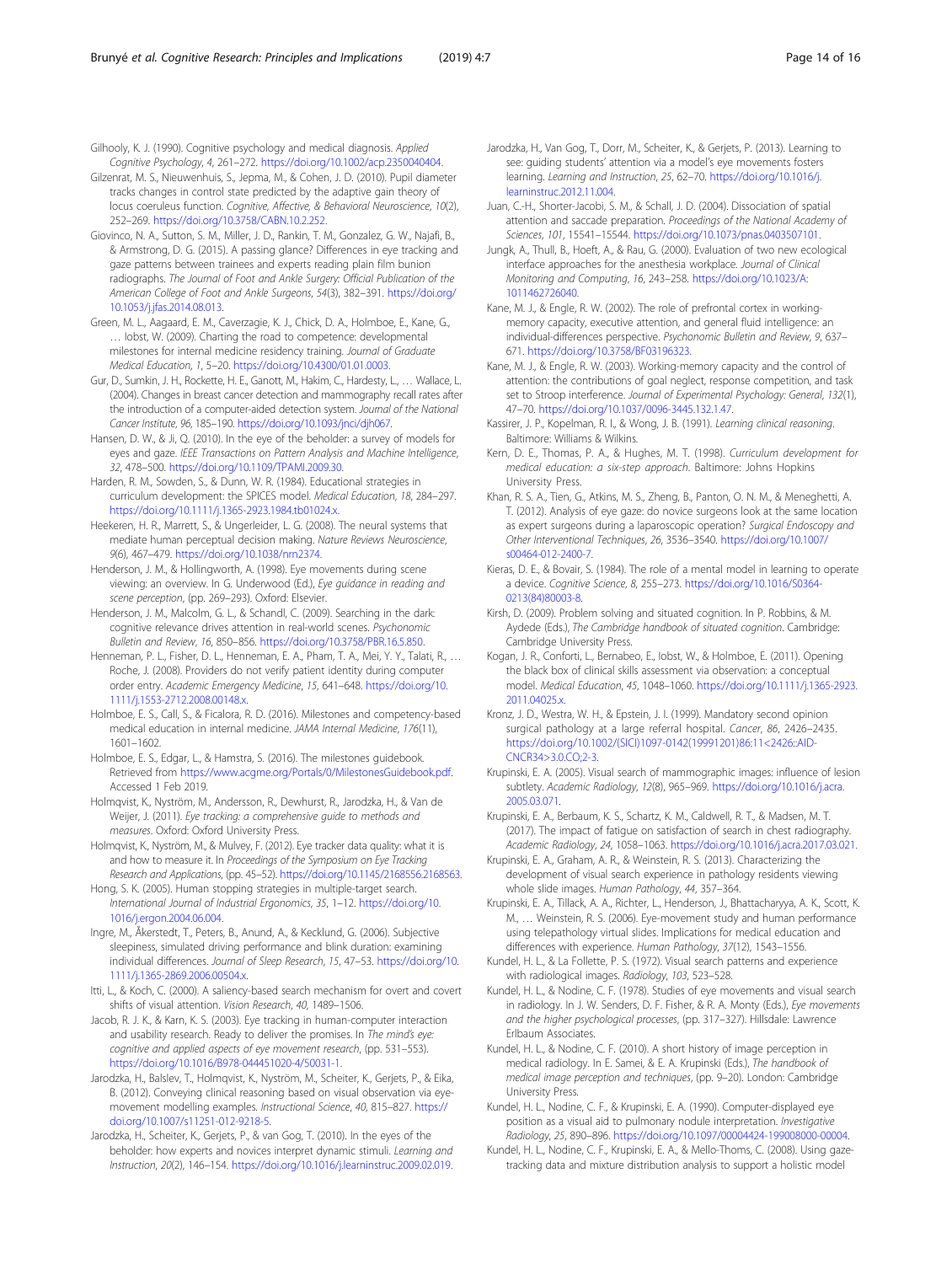<span id="page-14-0"></span>for the detection of cancers on mammograms. Academic Radiology, 15(7), 881–886. [https://doi.org/10.1016/j.acra.2008.01.023.](https://doi.org/10.1016/j.acra.2008.01.023)

- Laeng, B., Sirois, S., & Gredeback, G. (2012). Pupillometry: a window to the preconscious? Perspectives on Psychological Science, 7(1), 18-27. [https://doi.](https://doi.org/10.1177/1745691611427305) [org/10.1177/1745691611427305.](https://doi.org/10.1177/1745691611427305)
- Ledley, R. S., & Lusted, L. B. (1959). Reasoning foundations of medical diagnosis. Science, 130, 9–21. <https://doi.org/10.1126/science.130.3366.9>.
- Leff, D. R., James, D. R. C., Orihuela-Espina, F., Kwok, K.-W., Sun, L. W., Mylonas, G., … Yang, G.-Z. (2015). The impact of expert visual guidance on trainee visual search strategy, visual attention and motor skills. Frontiers in Human Neuroscience, 9, 526. <https://doi.org/10.3389/fnhum.2015.00526>.
- Lesgold, A., Rubinson, H., Feltovich, P., Glaser, R., Klopfer, D., & Wang, Y. (1988). Expertise in a complex skill: diagnosing x-ray pictures. In The nature of expertise, (pp. 311–342). Hillsdale: Lawrence Erlbaum Associates.
- Lester, S. C., & Hicks, D. (2016). Diagnostic pathology: breast, (2nd ed., ). Philadelphia: Elsevier.
- Litchfield, D., Ball, L. J., Donovan, T., Manning, D. J., & Crawford, T. (2010). Viewing another person's eye movements improves identification of pulmonary nodules in chest x-ray inspection. Journal of Experimental Psychology: Applied, 16, 251–262. <https://doi.org/10.1037/a0020082>.
- Liversedge, S. P., & Findlay, J. M. (2000). Saccadic eye movements and cognition. Trends in Cognitive Sciences, 4(1), 6–14.
- Lobmaier, J. S., Fischer, M. H., & Schwaninger, A. (2006). Objects capture perceived gaze direction. Experimental Psychology, 53, 117–122. [https://doi.](https://doi.org/10.1027/1618-3169.53.2.117) [org/10.1027/1618-3169.53.2.117](https://doi.org/10.1027/1618-3169.53.2.117).
- Lundgrén-Laine, H., & Salanterä, S. (2010). Think-aloud technique and protocol analysis in clinical decision-making research. Qualitative Health Research, 20, 565–575. [https://doi.org/10.1177/1049732309354278.](https://doi.org/10.1177/1049732309354278)
- Mandrick, K., Peysakhovich, V., Rémy, F., Lepron, E., & Causse, M. (2016). Neural and psychophysiological correlates of human performance under stress and high mental workload. Biological Psychology, 121, 62–73. [https://doi.org/10.](https://doi.org/10.1016/j.biopsycho.2016.10.002) [1016/j.biopsycho.2016.10.002](https://doi.org/10.1016/j.biopsycho.2016.10.002).
- Manion, E., Cohen, M. B., & Weydert, J. (2008). Mandatory second opinion in surgical pathology referral material: clinical consequences of major disagreements. American Journal of Surgical Pathology, 32, 732–737. [https://](https://doi.org/10.1097/PAS.0b013e31815a04f5) [doi.org/10.1097/PAS.0b013e31815a04f5.](https://doi.org/10.1097/PAS.0b013e31815a04f5)
- Manning, D., Ethell, S., Donovan, T., & Crawford, T. (2006). How do radiologists do it? The influence of experience and training on searching for chest nodules. Radiography, 12(2), 134–142. [https://doi.org/10.1016/j.radi.2005.02.003.](https://doi.org/10.1016/j.radi.2005.02.003)
- Martin, C., Cegarra, J., & Averty, P. (2011). Analysis of mental workload during enroute air traffic control task execution based on eye-tracking technique. In Lecture notes in computer science (including subseries Lecture notes in artificial intelligence and Lecture notes in bioinformatics), (pp. 592–597). [https://doi.org/](https://doi.org/10.1007/978-3-642-21741-8_63) [10.1007/978-3-642-21741-8\\_63.](https://doi.org/10.1007/978-3-642-21741-8_63)
- Martinez-Conde, S., Otero-Millan, J., & MacKnik, S. L. (2013). The impact of microsaccades on vision: towards a unified theory of saccadic function. Nature Reviews Neuroscience, 14, 83–96. <https://doi.org/10.1038/nrn3405>.
- Mason, L., Pluchino, P., & Tornatora, M. C. (2015). Eye-movement modeling of integrative reading of an illustrated text: effects on processing and learning. Contemporary Educational Psychology, 41, 172–187. [https://doi.org/10.1016/j.](https://doi.org/10.1016/j.cedpsych.2015.01.004) [cedpsych.2015.01.004.](https://doi.org/10.1016/j.cedpsych.2015.01.004)
- Matsumoto, H., Terao, Y., Yugeta, A., Fukuda, H., Emoto, M., Furubayashi, T., … Ugawa, Y. (2011). Where do neurologists look when viewing brain CT images? An eye-tracking study involving stroke cases. PLoS One, 6, e28928. <https://doi.org/10.1371/journal.pone.0028928>.
- McCarley, J. S., & Carruth, D. (2004). Oculomotor scanning and target recognition in luggage x-ray screening. Cognitive Technology, 9, 26–29.
- McCarley, J. S., Kramer, A. F., Wickens, C. D., Vidoni, E. D., & Boot, W. R. (2004). Visual skills in airport-security screening. Psychological Science, 15(5), 302–306. <https://doi.org/10.1111/j.0956-7976.2004.00673.x>.
- Mello-Thoms, C., Hardesty, L., Sumkin, J., Ganott, M., Hakim, C., Britton, C., … Maitz, G. (2005). Effects of lesion conspicuity on visual search in mammogram reading. Academic Radiology, 12(7), 830–840. [https://doi.org/10.](https://doi.org/10.1016/j.acra.2005.03.068) [1016/j.acra.2005.03.068](https://doi.org/10.1016/j.acra.2005.03.068).
- Mercan, E., Aksoy, S., Shapiro, L. G., Weaver, D. L., Brunyé, T. T., & Elmore, J. G. (2016). Localization of diagnostically relevant regions of interest in whole slide images: a comparative study. Journal of Digital Imaging, 29, 496–506. <https://doi.org/10.1007/s10278-016-9873-1>.
- Mercan, E., Shapiro, L. G., Brunyé, T. T., Weaver, D. L., & Elmore, J. G. (2017). Characterizing diagnostic search patterns in digital breast pathology:

scanners and drillers. Journal of Digital Imaging. [https://doi.org/10.1007/](https://doi.org/10.1007/s10278-017-9990-5) [s10278-017-9990-5.](https://doi.org/10.1007/s10278-017-9990-5)

- Meyberg, S., Werkle-Bergner, M., Sommer, W., & Dimigen, O. (2015). Microsaccaderelated brain potentials signal the focus of visuospatial attention. NeuroImage, 104, 79–88. [https://doi.org/10.1016/j.neuroimage.2014.09.065.](https://doi.org/10.1016/j.neuroimage.2014.09.065)
- Miyake, A., & Shah, P. (1999). Models of working memory: an introduction. In A. Miyake, & P. Shah (Eds.), Models of working memory: mechanisms of active maintenance and executive control, (pp. 1–27). Cambridge: Cambridge University Press. <https://doi.org/10.1017/CBO9781139174909>.
- Montagnini, A., & Chelazzi, L. (2005). The urgency to look: prompt saccades to the benefit of perception. Vision Research, 45, 3391–3401. [https://doi.org/10.](https://doi.org/10.1016/j.visres.2005.07.013) [1016/j.visres.2005.07.013](https://doi.org/10.1016/j.visres.2005.07.013).
- Motowildo, S. J., Borman, W. C., & Schmit, M. J. (1997). A theory of individual differences in task and contextual performance. Human Performance, 10, 71– 83. [https://doi.org/10.1207/s15327043hup1002\\_1.](https://doi.org/10.1207/s15327043hup1002_1)
- Nabil, N. M., Guemei, A. A., Alsaaid, H. F., Salem, R., Abuzaid, L. Z., Abdulhalim, D., … Al-Kaaba, A. F. (2013). Impact of introducing a diagnostic scheme to medical students in a problem based learning curriculum. Medical Science Educator, 23(1), 16–26.
- Nagarkar, D. B., Mercan, E., Weaver, D. L., Brunyé, T. T., Carney, P. A., Rendi, M. H., … Elmore, J. G. (2016). Region of interest identification and diagnostic agreement in breast pathology. Modern Pathology, 29(9), 1004. [https://doi.](https://doi.org/10.1038/modpathol.2016.85) [org/10.1038/modpathol.2016.85.](https://doi.org/10.1038/modpathol.2016.85)
- Nalanagula, D., Greenstein, J. S., & Gramopadhye, A. K. (2006). Evaluation of the effect of feedforward training displays of search strategy on visual search performance. International Journal of Industrial Ergonomics, 36, 289–300. [https://doi.org/10.1016/j.ergon.2005.11.008.](https://doi.org/10.1016/j.ergon.2005.11.008)
- Nasca, T. J., Philibert, I., Brigham, T., & Flynn, T. C. (2012). The next GME accreditation system—rationale and benefits. New England Journal of Medicine, 366, 1051–1056. <https://doi.org/10.1056/NEJMsr1200117>.
- Neider, M. B., Chen, X., Dickinson, C. A., Brennan, S. E., & Zelinsky, G. G. J. (2010). Coordinating spatial referencing using shared gaze. Psychonomic Bulletin and Review, 17, 718–724. [https://doi.org/10.3758/PBR.17.5.718.](https://doi.org/10.3758/PBR.17.5.718)
- Newell, B. R., Lagnado, D. A., & Shanks, D. R. (2015). Straight choices: the psychology of decision making. 2nd ed. London: Psychology Press. [https://doi.](https://doi.org/10.4324/9781315727080) [org/10.4324/9781315727080](https://doi.org/10.4324/9781315727080).
- Nodine, C., & Kundel, H. (1987). Using eye movements to study visual search and to improve tumor detection. Radiographics, 7, 1241–1250. [https://doi.org/10.](https://doi.org/10.1148/radiographics.7.6.3423330) [1148/radiographics.7.6.3423330](https://doi.org/10.1148/radiographics.7.6.3423330).
- O'Meara, P., Munro, G., Williams, B., Cooper, S., Bogossian, F., Ross, L., … McClounan, M. (2015). Developing situation awareness amongst nursing and paramedicine students utilizing eye tracking technology and video debriefing techniques: a proof of concept paper. International Emergency Nursing, 23, 94–99. [https://doi.org/10.1016/j.ienj.2014.11.001.](https://doi.org/10.1016/j.ienj.2014.11.001)
- O'Neill, E. C., Kong, Y. X. G., Connell, P. P., Ong, D. N., Haymes, S. A., Coote, M. A., & Crowston, J. G. (2011). Gaze behavior among experts and trainees during optic disc examination: does how we look affect what we see? Investigative Ophthalmology and Visual Science, 52, 3976–3983. [https://doi.org/10.1167/](https://doi.org/10.1167/iovs.10-6912) [iovs.10-6912](https://doi.org/10.1167/iovs.10-6912).
- Patel, V. L., Arocha, J., & Zhang, J. (2005). Thinking and reasoning in medicine. In The Cambridge handbook of thinking and reasoning, (pp. 727–750). Cambridge: Cambridge University Press.

Patel, V. L., & Groen, G. J. (1986). Knowledge based solution strategies in medical reasoning. Cognitive Science, 10, 91–116. [https://doi.org/10.1016/S0364-](https://doi.org/10.1016/S0364-0213(86)80010-6) [0213\(86\)80010-6](https://doi.org/10.1016/S0364-0213(86)80010-6).

- Patel, V. L., Kaufman, D. R., & Arocha, J. F. (2002). Emerging paradigms of cognition in medical decision-making. Journal of Biomedical Informatics, 35, 52–75.
- Pinnock, R., Young, L., Spence, F., & Henning, M. (2015). Can think aloud be used to teach and assess clinical reasoning in graduate medical education? Journal of Graduate Medical Education, 7, 334–337. [https://doi.org/10.4300/](https://doi.org/10.4300/JGME-D-14-00601.1) [JGME-D-14-00601.1.](https://doi.org/10.4300/JGME-D-14-00601.1)
- Privitera, C. M., Renninger, L. W., Carney, T., Klein, S., & Aguilar, M. (2010). Pupil dilation during visual target detection. Journal of Vision, 10(10), 3. [https://doi.](https://doi.org/10.1167/10.10.3) [org/10.1167/10.10.3](https://doi.org/10.1167/10.10.3).
- Ratwani, R. M., & Trafton, J. G. (2011). A real-time eye tracking system for predicting and preventing postcompletion errors. Human-Computer Interaction, 26, 205–245. <https://doi.org/10.1080/07370024.2011.601692>.
- Rayner, K. (1998). Eye movements in reading and information processing: 20 years of research. Psychological Bulletin, 124, 372–422. [https://doi.org/10.1037/](https://doi.org/10.1037/0033-2909.124.3.372) [0033-2909.124.3.372.](https://doi.org/10.1037/0033-2909.124.3.372)